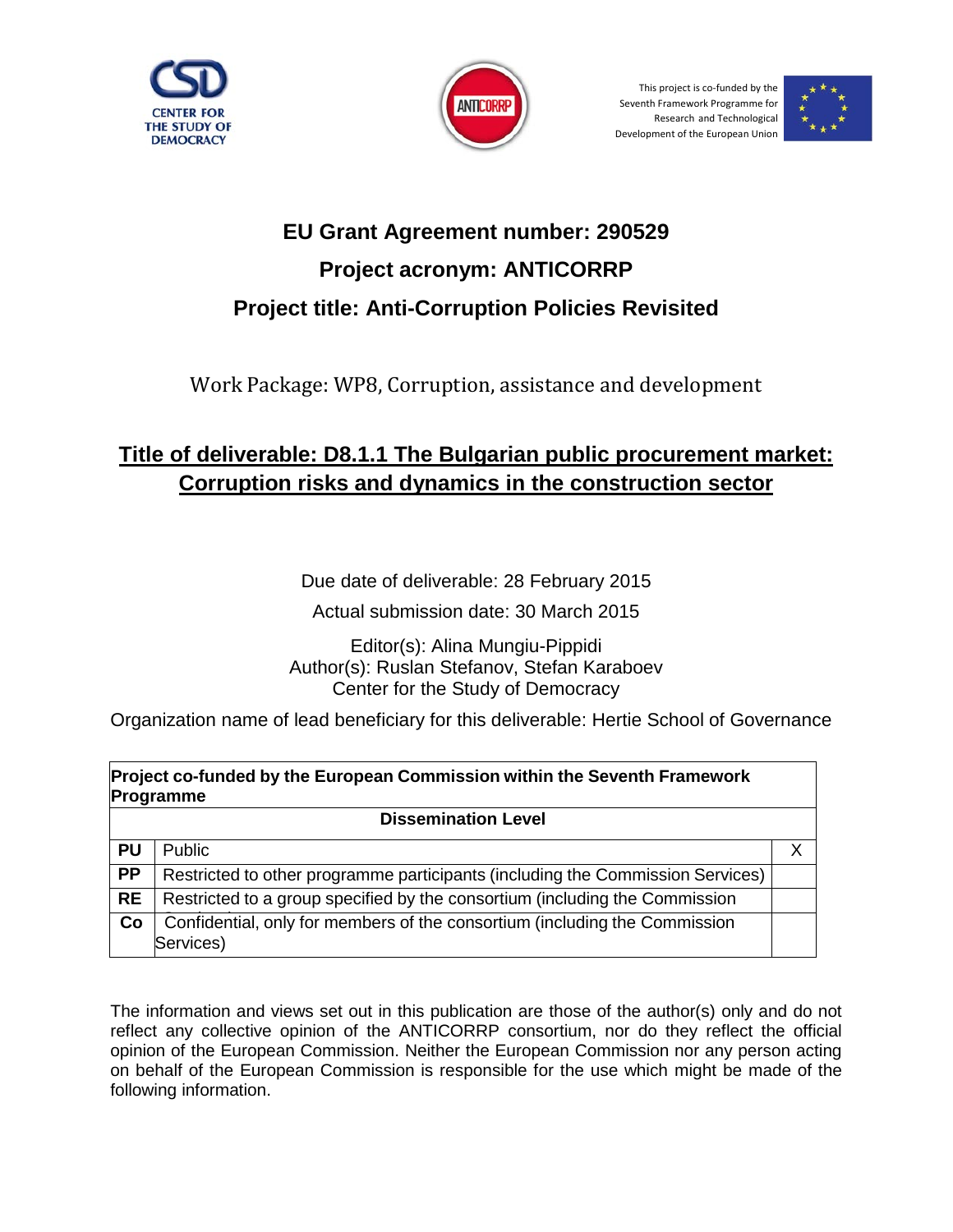## **The Bulgarian public procurement market: Corruption risks and dynamics in the construction sector**

#### **ABSTRACT**

The Bulgarian public procurement market constituted 9% of national GDP on average from 2009 – 2013, which is lower than the EU average. Public procurement has been particularly important for the construction sector in the country, with approximately a third of total sector turnover deriving from public procurement in 2013. Since the onset of the economic crisis in 2008 the survival of the construction sector in Bulgaria has essentially hinged on public procurement, coming mostly from EU funds. This concentration of market power in the hands of the public administration, coupled with a history of lack of effectiveness, integrity and control, and persistent structural governance deficiencies imply significant corruption risks. Although the legal framework has continuously improved, it is subject to too frequent changes to ensure proper implementation.

The firm-level analysis of the public procurement contracts awarded to the top 40 construction companies included in the paper, confirms the trend of concentration of the construction sector. The data does not confidently detect a specific type of favouritism but corruption risks are detected in specific cases, especially involving large-scale construction projects in the infrastructure and energy sectors. Anecdotal evidence abounds that powerful private operators exert pressure on the public administration to channel public procurement to major companies, linked either legally and/or through circles of influence to them.

#### **KEYWORDS**

Public procurement, Corruption risks, Construction sector, Market concentration, EU funding

Ruslan Stefanov, Director, Economic Program, CSD (ruslan.stefanov@online.bg), Stefan Karaboev, Analyst, CSD (stefan.karaboev@online.bg) Center for the Study of Democracy

\\\\\\\\\\\\\\\\\\\\\\\\\\\\\\\\\\\\\\\\\\\\\\\\\\\\\\\\\\\\\\\\\\\\\\\\\\\\\\\\\\\\\\\\\\\\\\\\\\\\\\\\\\\\\\\\\\\\\\\\\\\\\\\\\\\\\\\\\\\\\\\\\\\\\\\\\

#### © 2015 Center for the Study of Democracy

All rights reserved. This document has been published thanks to the support of the European Union's Seventh Framework Programme for Research - Socio-economic Sciences and Humanities theme (EU Grant Agreement number: 290529).

The information and views set out in this publication are those of the author(s) only and do not reflect any collective opinion of the ANTICORRP consortium, nor do they reflect the official opinion of the European Commission. Neither the European Commission nor any person acting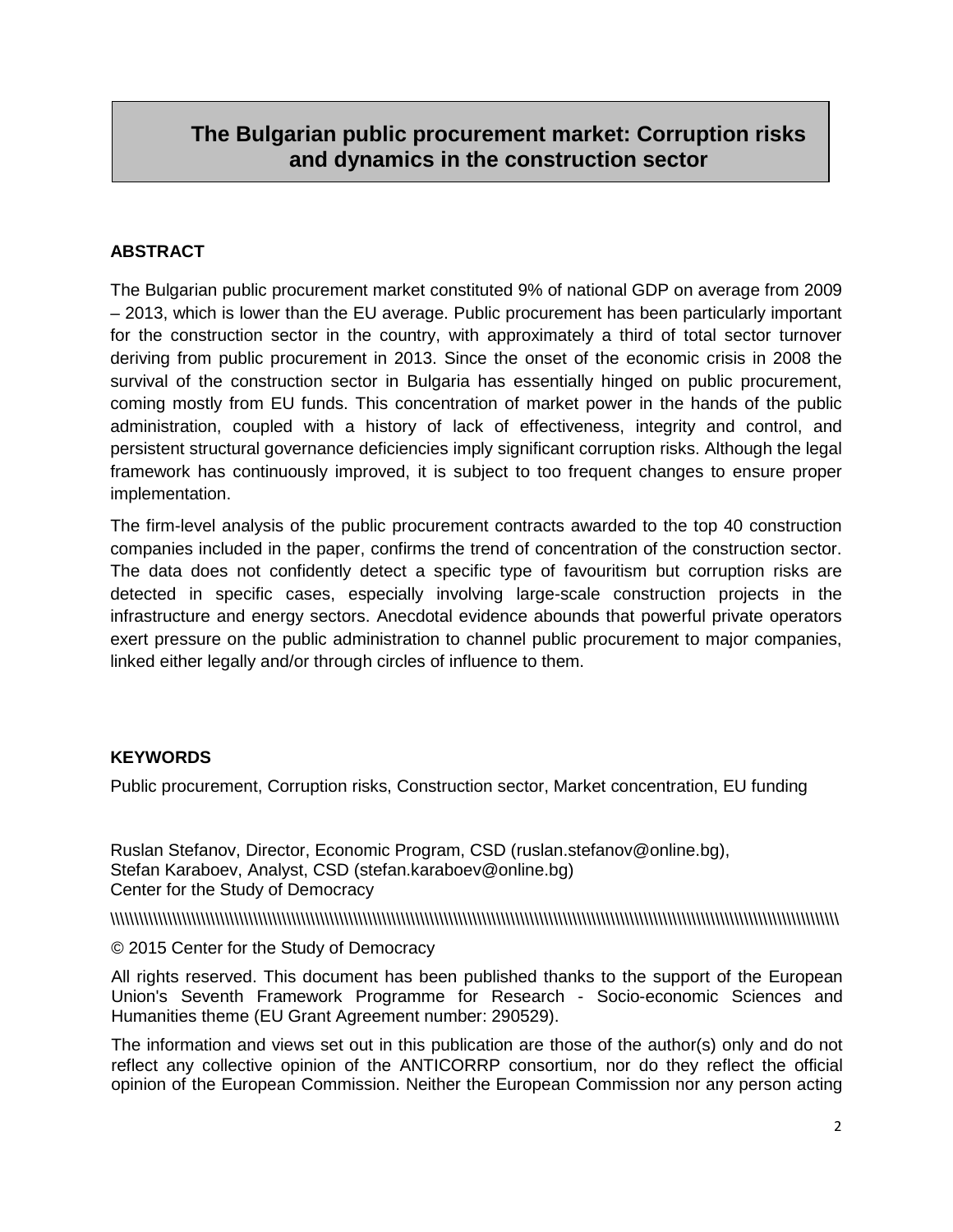on behalf of the European Commission is responsible for the use which might be made of the following information.

#### **ACCRONYMS**

| <b>CF</b>     | <b>Cohesion Fund</b>                                                      |
|---------------|---------------------------------------------------------------------------|
| <b>CPV</b>    | <b>Common Procurement Vocabulary</b>                                      |
| <b>CSD</b>    | Center for the Study of Democracy                                         |
| EC            | <b>European Commission</b>                                                |
| <b>EPC</b>    | Engineering, Procurement and Construction                                 |
| <b>ESIF</b>   | European Structural and Investments Funds                                 |
| EU            | European Union                                                            |
| <b>GBS</b>    | Glavbolgarstroy (large Bulgarian construction firm)                       |
| <b>GDP</b>    | <b>Gross Domestic Product</b>                                             |
| <b>GVA</b>    | <b>Gross Value Added</b>                                                  |
| <b>HPP</b>    | <b>Hydro Power Plant</b>                                                  |
| <b>LPP</b>    | Law on Public Procurement                                                 |
| MA            | <b>Managing Authorities</b>                                               |
| <b>NAO</b>    | <b>National Audit Office</b>                                              |
| <b>NPP</b>    | <b>Nuclear Power Plant</b>                                                |
| <b>NSI</b>    | <b>National Statistical Institute</b>                                     |
| <b>OP</b>     | <b>Operational Programme</b>                                              |
| <b>PFIA</b>   | <b>Public Financial Inspection Agency</b>                                 |
| <b>PHARE</b>  | Programme of Community aid to the countries of Central and Eastern Europe |
| <b>PP</b>     | Public procurement                                                        |
| <b>PPA</b>    | <b>Bulgarian Public Procurement Agency</b>                                |
| <b>PPR</b>    | <b>Public Procurement Registry</b>                                        |
| <b>RIA</b>    | Road Infrastructure Agency                                                |
| <b>RSPP</b>   | Regulation on Small-Scale Public Procurement                              |
| <b>SAPARD</b> | Special accession programme for agriculture and rural development         |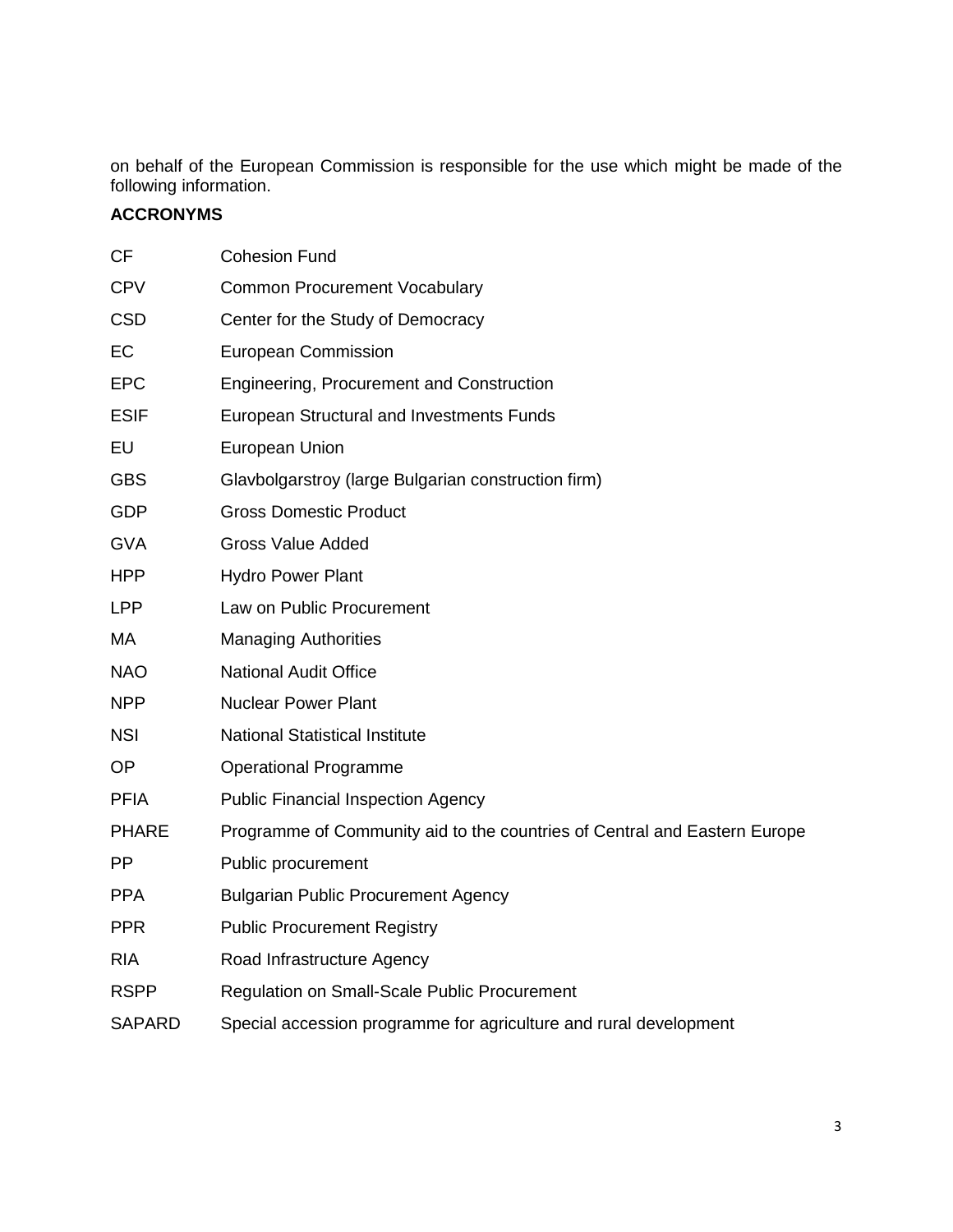#### **TABLES**

Table 1. EU Structural Funds (over)contracting (December 2014)

Table 2. Public Procurement Contractors, Announcements and Contracts in Bulgaria (2010- 2013)

Table 3. Inspection results of the Public Financial Inspection Agency (2007-2013)

Table 4. Results from PPA's ex-ante control of documents from negotiated public procurement procedures without notice

#### **FIGURES**

Figure 1. Share of total public procurement volume in GDP for the 2007 - 2013 period (%) Figure 2. Share of the total value of public procurement contracts in total general governmental expenditures (2008-2013)

Figure 3. Number and value of public procurement contracts in Bulgaria (2007-2013) Figure 4. Number of public procurement announcements by source of financing: national vs. EU (2010-2013)

Figure 5. Total turnover and number of enterprises in the construction sector (2005-2013) Figure 6. Share of the Top 100 and Top 40 construction companies by turnover in the total turnover of the construction sector (2008 – 2013)

Figure 7. Number and value of public procurement contracts for construction works (2010-2013) Figure 8. Share of total public procurement contracts for construction works and public procurement contracts for construction works over EUR 1.1 mln. from total public procurement value (2010 - 2013)

Figure 9. Share of construction works public procurement in total construction sector turnover (2008 - 2013)

Figure 10. Value of the public procurement market of the top 40 construction companies Figure 11. Weight of the EU funding in the public procurement market value of the top 40 construction companies

Figure 12. Type of contracting authorities, awarding public procurement contracts to the selected 40 companies (EUR mln. without VAT)

Figure 13. Share of public procurement revenue from construction works in the total turnover of the top 40 construction companies (2008 - 2013)

Figure 14. Public procurement revenue from construction works of the top 7 construction companies (EUR mln. left axis) and their share in top 40 construction companies' public procurement revenue (right axis) (2008 – 2013)

Figure 15. Number of Public Procurement Procedures Carried Out in the Energy Sector by Type (2008-2012)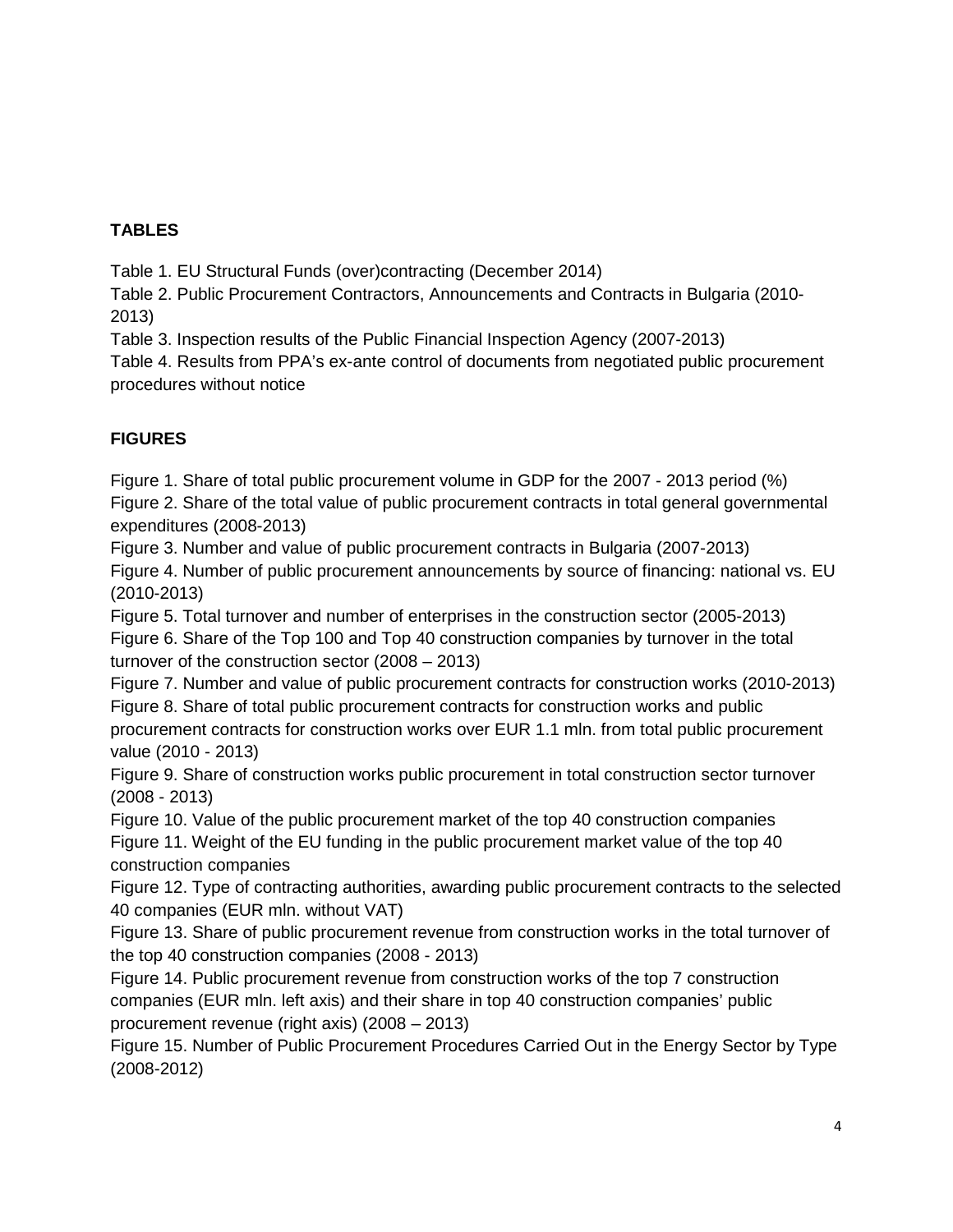### **I. INTRODUCTION**

-

Bulgaria has been repeatedly defined as a high corruption risk country, in which the resources and opportunities for corruption are high, while deterrents and constraints remain low (Mungiu-Pippidi, et. al, 2011, pp. 40-41). Its governance regime has been described as moving gradually from patrimonialism to open access order, with most of its features still in the competitive particularism stage (Mungiu-Pippidi, et.al. 2014, p. 25). Hence, if the normative ideal of good governance is equated with open access order, [1](#page-4-0) Bulgaria is still far from achieving good governance. Widespread corruption persists in the country (CSD, 2014), and the allocation of public resources remains particularistic and unpredictable, though EU membership has produced more transparency and accountability. As one of the main channels for transferring public resources to the private sector, studying the functioning of the public procurement market in Bulgaria and focusing on construction can provide important insights into the opportunities and constraints to corruption or favouritism in Bulgaria.

## **II. MATERIAL STAKE: THE BULGARIAN PUBLIC PROCUREMENT MARKET**

### **1. General public procurement market**

In order to assess the corruption risk in this sphere, the term "public procurement market" is defined in this paper as the supply of goods, services and construction works<sup>[2](#page-4-1)</sup> for the public sector and the utilities, for which the legislation prescribes following specific procurement procedures. This definition excludes the supply of goods, services, and works below certain (minimum) threshold values<sup>[3](#page-4-2)</sup>, which according to Bulgarian laws do not require such specific procedures. In this context, the public procurement market includes most of the current and investment consumption of the central and local government bodies and institutions, as well as the legal entities they finance and/or manage. These are the so-called "conventional" contracting authorities in the public procurement sphere. The public procurement market also covers current and investment consumption of the so-called "sectoral" contracting authorities. These are the network suppliers of public services or utilities in the energy sector, water supply, transportation, and postal services. Regardless of whether they are publicly or privately owned, due to being

<span id="page-4-0"></span> $1$  For a detailed discussion on how good governance relates to a taxonomy of governance regimes and to corruption and anticorruption, please see Mungiu-Pippidi, et.al. (2011), *Contextual Choices in Fighting Corruption: Lessons Learnt*, Hertie School of Governance and NORAD, Berlin, 2011.

<span id="page-4-1"></span> $^2$  There are different terms in the literature describing "construction works", such as "public works" or just "works". In this paper, we have chosen to use the term "construction works" as this is the term the Public Procurement Agency of Bulgaria uses, and it most closely describes the nature of the works carried out – construction and repairs. We have assumed that the construction sector has carried out the total value of the contracts under "construction works".

<span id="page-4-2"></span> $3$  As of January 2015 the minimum thresholds, under which the application of the public procurement procedures prescribed by the *Law on Public Procurement* is not obligatory, are: BGN 264,000 (approx. € 142,254) for works and BGN 66,000 (approx. € 35,564) for goods and services, exclusive of VAT. When the public procurement is carried out outside the country these thresholds are BGN 1,650,000, and BGN 132,000, respectively.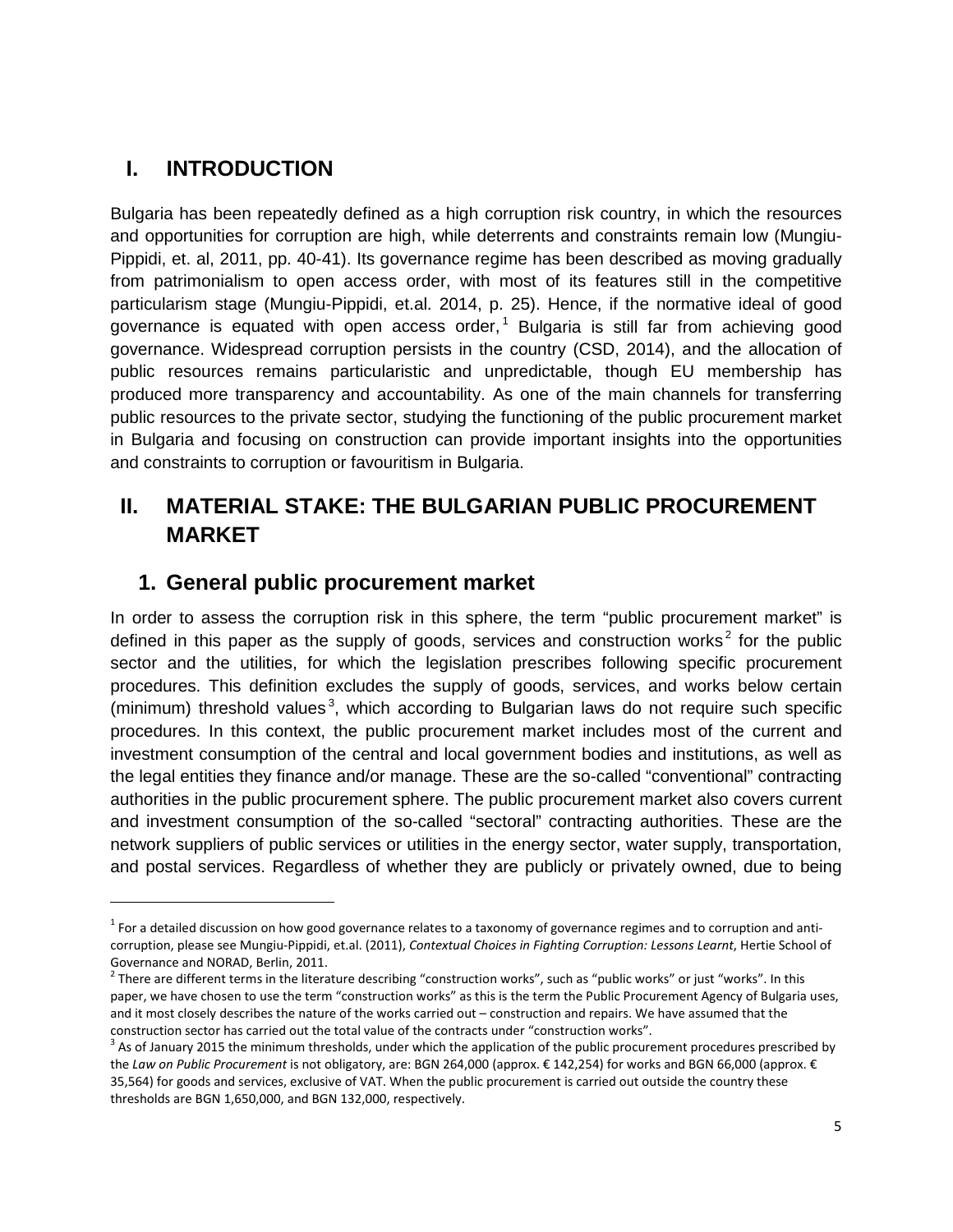natural monopolies and due to the fact that their (in)efficiency is of high importance for society and the economy, their current and investment consumption is covered by the legal framework regulating public procurement.

On average, public procurement made up 9% of Bulgaria's gross domestic product (GDP) from 2007 – 2013 (Figure 1)<sup>[4](#page-5-0)</sup>. While remaining small by EU standards, public procurement grew steadily from €1 billion in the early 2000s to a peak of just above €5 billion in 2009 before dropping to €3 billion in 2010 in the wake of the Eurozone economic crisis (Figure 2). It should be noted that both peak years of public procurement contracting since Bulgaria's EU accession – 2009 and 2013 coincided with parliamentary elections, which could be an indication of heightened risk of favouritism or corruption. The rise in public procurement contracts on an annual basis was not trivial and amounted to 5 percentage points of GDP in 2009 and 3 percentage points in 2013. Such increases in public procurement contracts in election years have been documented also before EU accession during the 2001 and 2005 parliamentary elections (CSD, 2006). This provides evidence that public procurement has been used by incumbent governments for winning electoral support in election years, which other things being equal, increases the risks of corruption.



**Figure 1. Share of total public procurement volume in GDP for the 2007 - 2013 period (%)**

*Source: NPA, NSI, 2014*

 $\ddot{\phantom{a}}$ 

<span id="page-5-0"></span> $4$  The authors have taken all due care to ensure that the provided data is comparable across years. We have not detected any changes in the reporting system or legislation, which might bias the comparability of the data over time. If not mentioned otherwise explicitly all public procurement data in this paper refers to values exclusive of VAT.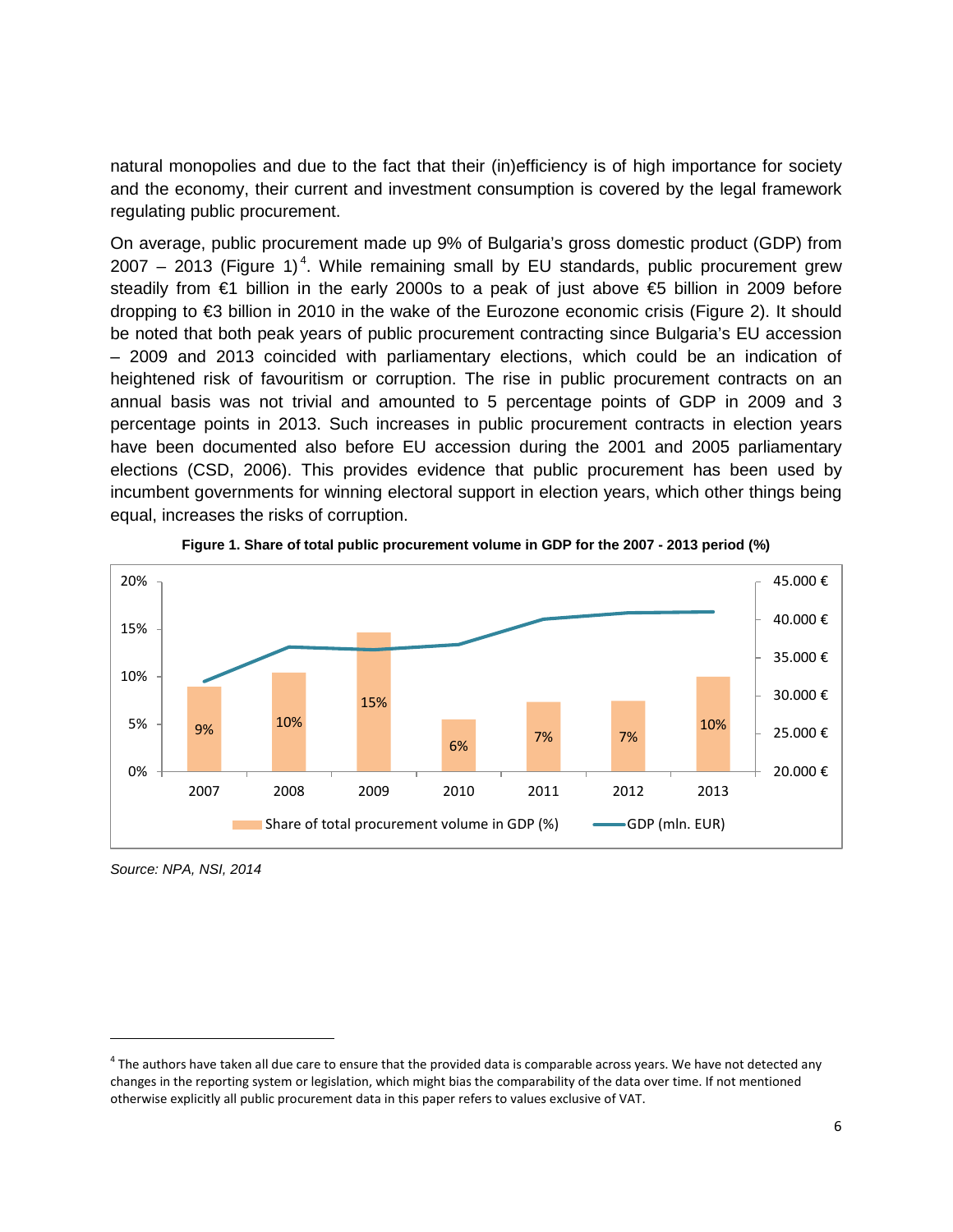

**Figure 2. Share of the total value of public procurement (PP) contracts in total general governmental expenditures (2008-2013)**

The lack of capacity on the part of the Bulgarian authorities to absorb European Structural and Investments Funds (ESIF), initially pre-accession and later on, has further contributed to the uneven dynamics of the Bulgarian public procurement market<sup>[5](#page-6-0)</sup>. This has added pressure on the authorities to spend at any cost or decommission funds towards the end of the funds' contractual (2006 for pre-accession and 2013 for post-accession), and payment (2008 and 2015 respectively) periods<sup>[6](#page-6-1)</sup>. The numerous irregularities in the management of the Programme of Community aid to the countries of Central and Eastern Europe (PHARE) and the Special accession programme for agriculture and rural development (SAPARD) pre-accession funds exposed by European Commission (EC) units, coupled with the lack of adequate systems of exante (preliminary) and ex-post (follow-up) controls, and the tenuous response of the Bulgarian government to those findings, led to the forfeiture of EUR 220 million from the national PHARE programme, as well as to the freezing of EU funds earmarked for road infrastructure development in 2008 (Vachudova, 2009). Notably for the subject matter of this paper, the 2008

*Source: Eurostat, PPA, 2014*

<span id="page-6-0"></span><sup>5</sup> Report from The Commission to the European Parliament and the Council On the Management of EU-funds in Bulgaria Brussels, 23.7.2008 COM(2008) 496 final.  $\ddot{\phantom{a}}$ 

<span id="page-6-1"></span> $6$  EU Funds for catching up countries and regions are disbursed in 7 year budget cycles, with the current one encompassing 2014 – 2020, and the previous one – 2007 – 2013. The money designated for a particular budget cycle is spent under the so-called

<sup>&</sup>quot; $n+2$ " rule, meaning that money has to be contracted at the latest by the year n (2013) and invoiced by the year  $n+2$  (2015).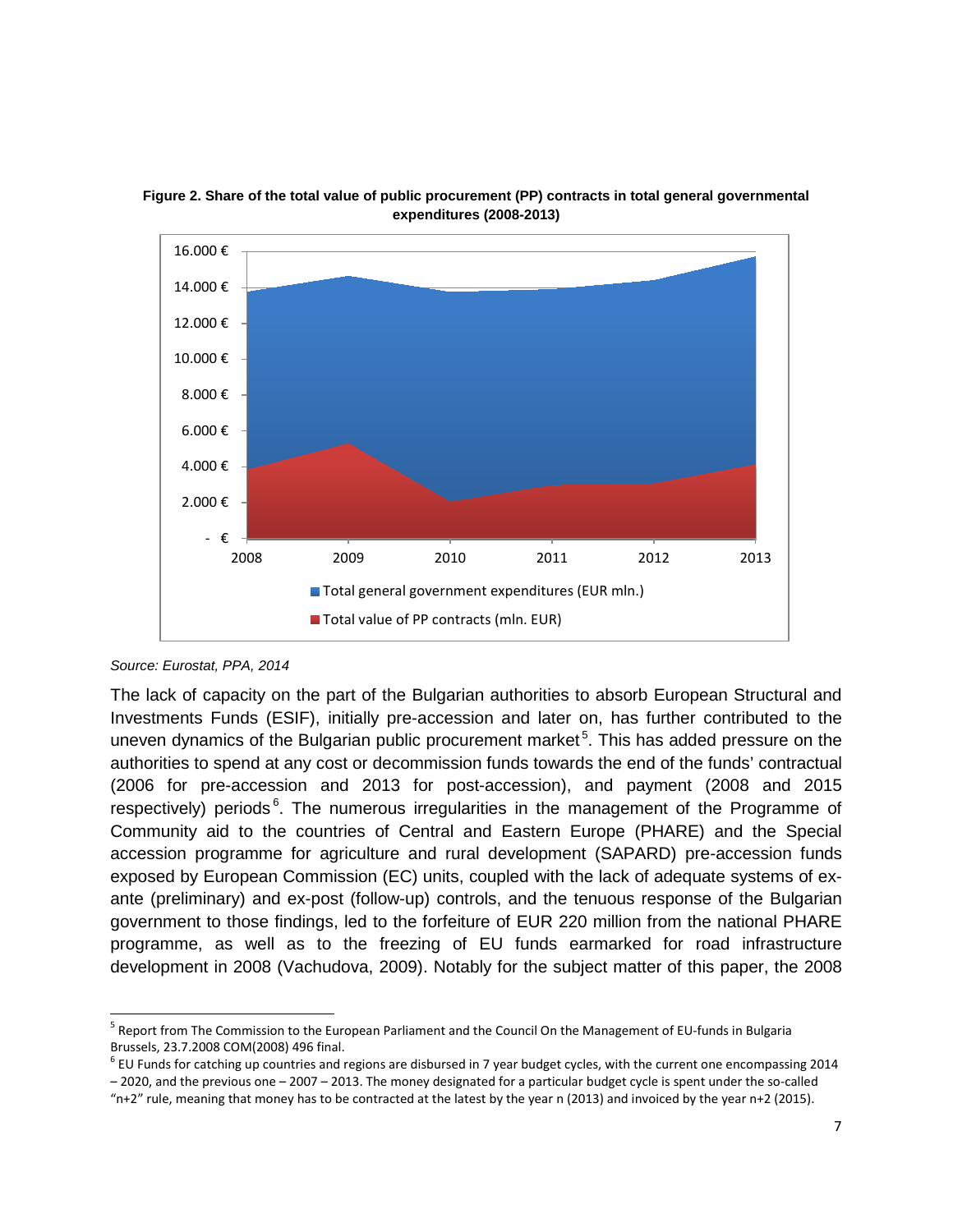measures taken by the EC against Bulgaria were triggered by the uncovered blatant conflicts of interest in the road infrastructure fund, which had provided tenders to relatives of the then executive director<sup>[7](#page-7-0)</sup>. Thus, the Bulgarian government was forced to spend the money designated for the years 2007 and 2008 in 2009 (an election year) (CSD, 2009). A similar or even higher peak of EU funds-related spending is expected to occur in 2014 – 2015, as funds have been frozen and unfrozen again in 2013 - 2014<sup>[8](#page-7-1)</sup>, and 2015 is the last year, for which invoicing is allowed for the EU's 2007 – 2013 budget period.





*Source: PPA, 2014*

-

The case of 2009 is of particular interest as the increase in volume has come on the backdrop of stagnant (and even declining from 2008 to 2009) numbers of public procurement contracts, indicating a rise in the value of individual public procurement contracts<sup>[9](#page-7-2)</sup> (Figure 3). Since then, the number of public procurement contracts has increased by some 50%, reaching 23,181 in 2013, which might signify some opening up of the market and stricter adherence to public procurement rules with the increase of the share of EU funds-related public procurement spending. EU funds have been playing an increasingly important role in the public procurement

<span id="page-7-0"></span><sup>7</sup> Mediapool.bg. (11 June 2014). *After five years of delays the case "Brother and Mate" is about to be solved (След пет години точене делото "Батко и братко" е на път да приключи).* [WWW]. Available from[: http://www.mediapool.bg/sled-pet](http://www.mediapool.bg/sled-pet-godini-tochene-deloto-batko-i-bratko-e-na-pat-da-priklyuchi-news221362.html)[godini-tochene-deloto-batko-i-bratko-e-na-pat-da-priklyuchi-news221362.html](http://www.mediapool.bg/sled-pet-godini-tochene-deloto-batko-i-bratko-e-na-pat-da-priklyuchi-news221362.html) [Accessed 21 March 2015].<br><sup>8</sup> Novinite.com. (4 December 2014), *EU Unfreezes Bulgaria's Blocked Funds for Regional Development*, [WWW]. Available

<span id="page-7-1"></span><http://www.novinite.com/articles/165213/EU+Unfreezes+Bulgaria%27s+Blocked+Funds+for+Regional+Development> [Accesses 20 March 2015].

<span id="page-7-2"></span> $9$  The data refers to actual public procurement contracts and thus excludes the possibility of any increase or decreasing being the result of the signature of framework agreements. The latter are still very rarely used by the Bulgarian authorities.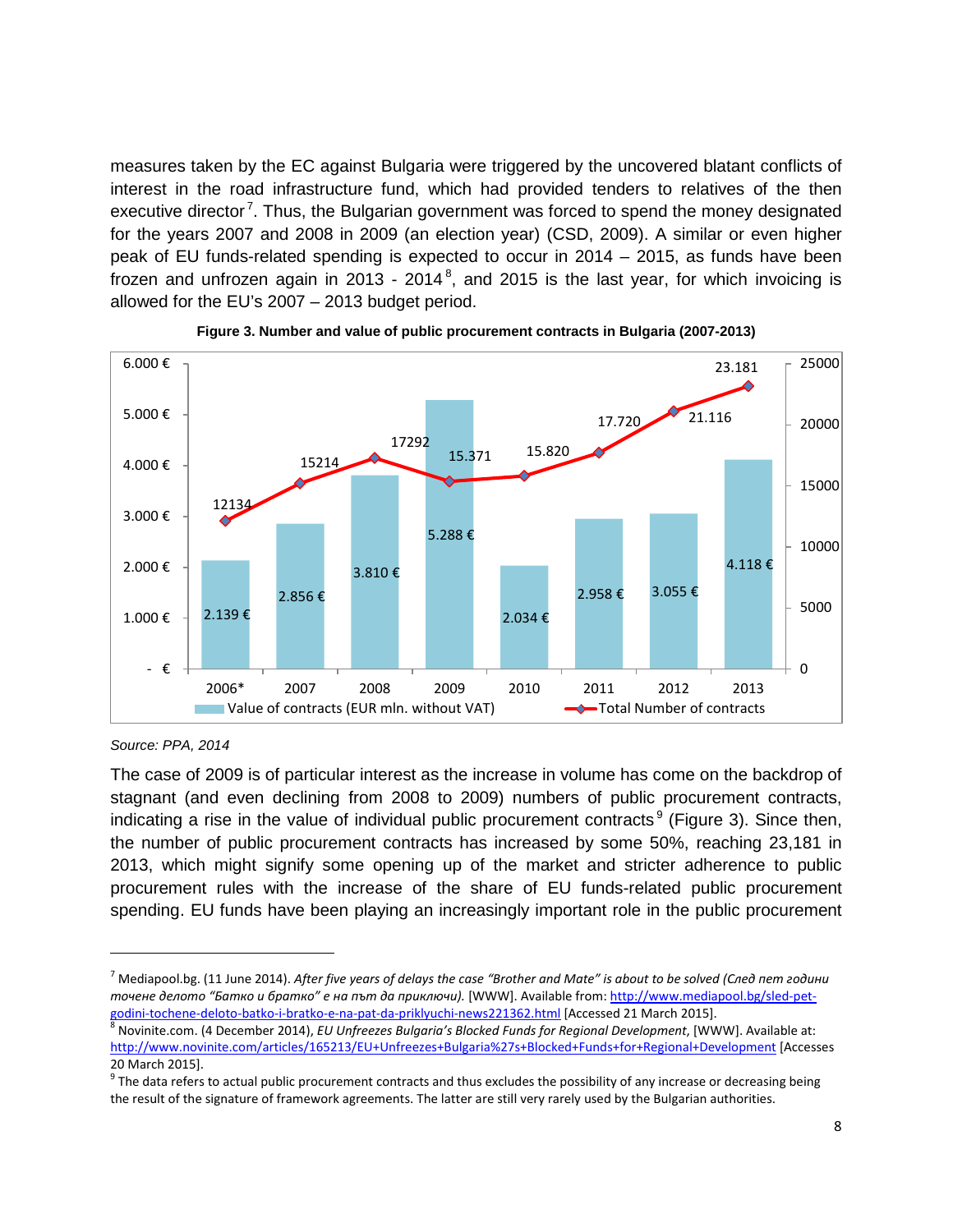market, providing for roughly a quarter of all public procurement announcements<sup>[10](#page-8-0)</sup> in 2013 (Figure 4).

The substantial financial EU assistance to Bulgaria in the 2007 – 2013 period coupled with the increased social pressure on the national budget expenditures due to the economic crisis have made it critical to the Bulgarian government to do its best to spend the available EU funds in their entirety. However, as the budget cycle drew to an end in 2013, and financial penalties and corrections imposed by the European Commission started to increase, the government has resorted to two practices, which have increased corruption risks in this domain: covering withdrawn EU funds because of penalties and/or freezes, and over-contracting the available EU funds' budgets (Table 1). In this manner the government wants to guarantee that the whole amount of EU funds available to the country will be invoiced by 2015 even if some of the projects are not approved or delayed, or altogether scrapped by the EC (43<sup>rd</sup> National Assembly of the Republic of Bulgaria, 2014)<sup>11</sup>. This practice puts additional discretionary power in the hands of the government and the public administration as they get to decide, which projects receive national budget funds replacement for lost EU subsidies, and which not. Other things being equal, this additional discretion increases corruption risks.





*Source: PPA, 2014*

 $\ddot{\phantom{a}}$ 

<span id="page-8-1"></span><span id="page-8-0"></span><sup>&</sup>lt;sup>10</sup> Public procurement announcements are fewer than the actual public procurement contracts signed as many announcements contain lots, each requiring the signing of contracts, and/or foresee a framework contract with more than one entity. <sup>11</sup> See also media reports in Bulgaria, such as: BGNES. (11 March 2015). *The risky Europrojects in econology and road construciton will be financed through national budget funds also in the new programning period (Рисковите европроекти в екологията и пътищата ще се финансират със средства от бюджета и новия програмен период)*, Avaiable from: <http://news.bgnes.com/view/1220883> [Accessed March 20, 2015]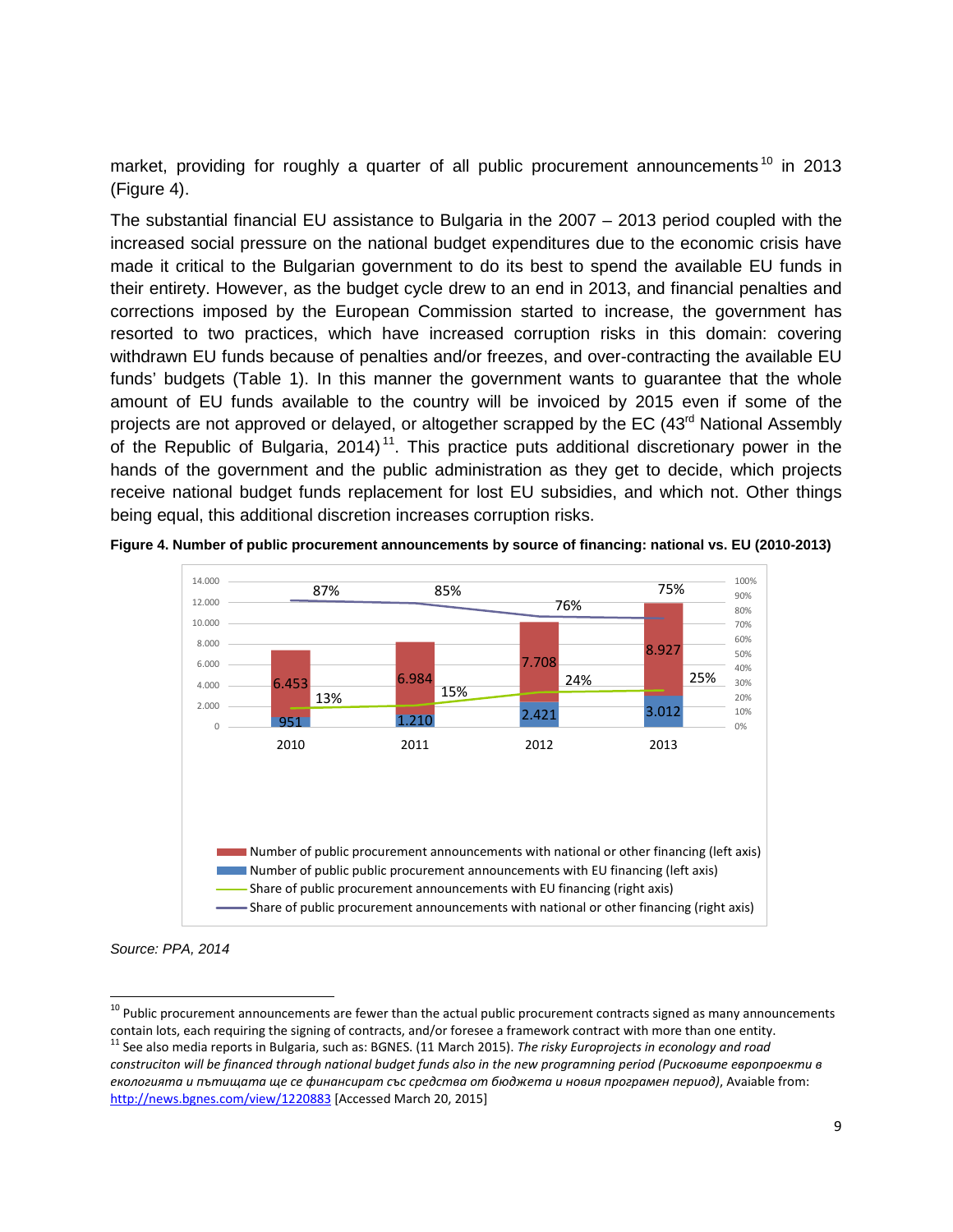|                                   | Programme budget      | Contracted amount      |                       |
|-----------------------------------|-----------------------|------------------------|-----------------------|
| Operational<br>Programme          | EU funding (EUR mln.) | Number of<br>contracts | EU funding (EUR mln.) |
| OP Transport                      | 1 6 2 4               | 116                    | 1 6 2 8               |
| <b>OP Environment</b>             | 1466                  | 524                    | 2 3 2 2               |
| OP Regional<br>Development        | 1 3 6 1               | 1 1 8 7                | 1 4 2 1               |
| OP Competitiveness                | 988                   | 3 1 5 3                | 1 0 1 8               |
| <b>OP Technical</b><br>Assistance | 48                    | 120                    | 51                    |
| OP Human<br><b>Resources</b>      | 1 0 3 2               | 5 2 1 3                | 1 0 7 6               |
| OP Administrative<br>Capacity     | 154                   | 1446                   | 175                   |
| <b>TOTAL</b>                      | 6674                  | 11 759                 | 7692                  |

#### **Table 1. EU Structural Funds (over)contracting [12](#page-9-0) (December 2014)**

*Source: Information System for Management and Monitoring of EU Structural Instruments in Bulgaria - public module, December 2014*

### **2. Key indicators of the Bulgarian construction sector**

The share of the construction sector in the gross value added (GVA) of the Bulgarian economy amounted to an average of 7% in the 2007-2013 period. However, following the onset of the European economic crisis, its turnover has slumped by more than 30%, compared to its peak in 2008, reducing the share of the sector in total GVA to 5% in 2013. [13](#page-9-1) This has increased the dependence of construction companies, in particular larger ones, on public procurement contracts. Construction has been among the most affected sectors of the economy during the recent crisis following the bust of the real estate market in Bulgaria. By 2013 the number of active enterprises in the sector decreased by a fifth from its peak in 2009 (Figure 5).

 $\ddot{\phantom{a}}$ 

<span id="page-9-0"></span><sup>&</sup>lt;sup>12</sup> Over-contracting occurs when the contracted amount is higher than the programmed budget.<br><sup>13</sup> Based on PPA and NSI data for the period 2007-2013

<span id="page-9-1"></span>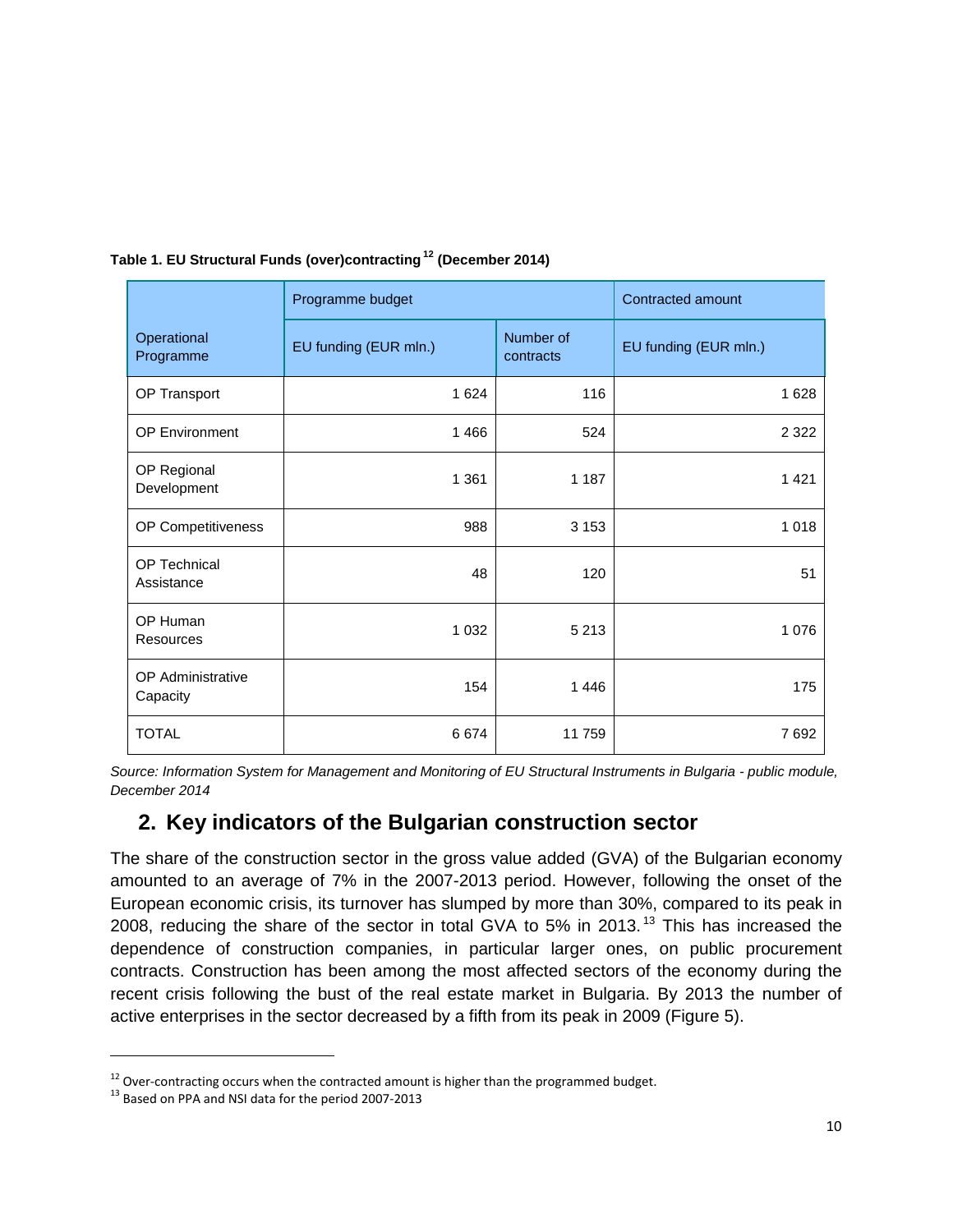

**Figure 5. Total turnover and number of enterprises in the construction sector (2005-2013)**

*Source: Eurostat, 2014; \*the number of enterprises for 2013 is provisional*

The sector has developed dynamically with the top 100 construction companies<sup>[14](#page-10-0)</sup> concentrating on average  $31\%$ <sup>[15](#page-10-1)</sup> of the total turnover of the whole sector during the 2008-2013 period (Figure 6). Less than one percent of the construction companies in Bulgaria have a combined average turnover of EUR 2.5 billion  $16$ . The firm level analysis, based on a sample of the top 40 construction companies (see Methodological note, section 4.1), showed that they controlled 15% of the total turnover of the sector in 2013. While this does not seem like a high concentration rate, it certainly implies that there are not many construction companies in Bulgaria that can handle larger public procurement contracts. It should also be noted that the sector is highly regulated, with its main sub-industries having their own industrial associations, which lobby openly both for legislative changes and for specific construction projects. For example in 2014 the Bulgarian Construction Chamber and the Bulgarian Branch Chamber "Roads" opposed the decision of the Bulgarian government to build a 15 km tunnel on one of the EU transport corridors in Southwest Bulgaria, while the Bulgarian Association for Geotechnical and Tunnel Construction lobbied in favour of such a solution  $17$ .

<span id="page-10-0"></span><sup>&</sup>lt;sup>14</sup> According to the official National Classification of Economic Activities

<span id="page-10-1"></span><sup>&</sup>lt;sup>15</sup> Excluding a single company which reported an annual turnover of EUR 1,731 million for 2008, with no reference values for<br>2009-2013

<span id="page-10-3"></span><span id="page-10-2"></span><sup>&</sup>lt;sup>16</sup> ibid<br><sup>17</sup> The Bulgarian Construction Chamber is by far the largest industrial association in the sector. It was created by a special law adopted on the last day before Bulgaria's EU Accession (*Law on the Chamber of Construction Companies* (*Закон за камаратa на строителите*), promulgated in State Gazette 108/29.12.2006.). As of 2015 it assembles 1689 companies, 16 education organisations, and 7 non-governmental organisations. The chamber has 27 regional representations in the country. The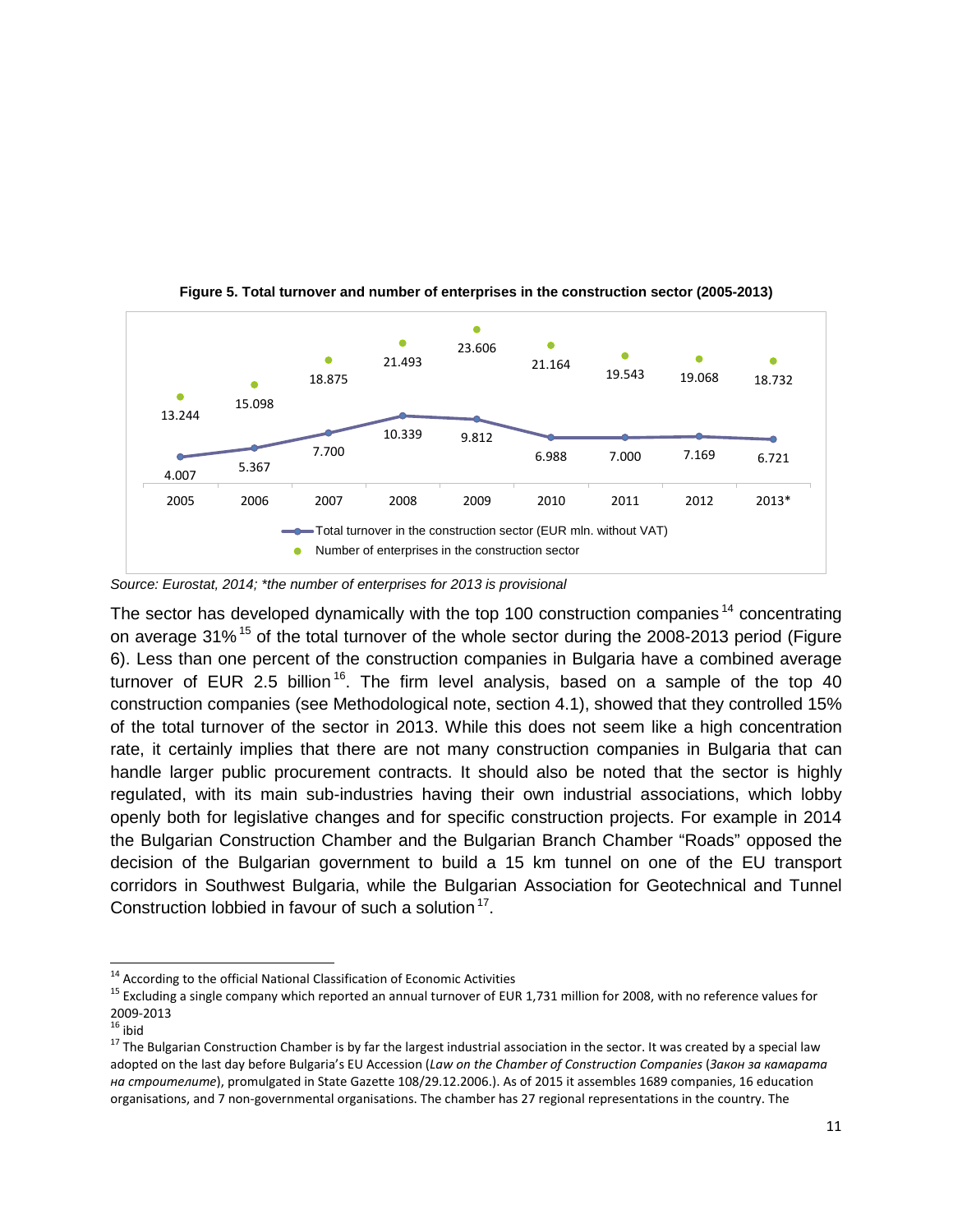

#### **Figure 6. Share of the Top 100 and Top 40 construction companies by turnover in the total turnover of the construction sector (2008 - 2013)**

*Source: Eurostat, APIS, 2014; CSD calculations; \*excluding a single company which mistakenly reported an annual turnover of EUR 1,731 million instead of 1.731 million for 2008.*

## **3. Public procurement trends in the Bulgarian construction sector [18](#page-11-0)**

Both the number and value of public procurement contracts for construction works marked a significant increase between 2010 and 2013 (Figure 7)<sup>19</sup>. The very low volume of public procurement of construction works in 2010 is attributable to the aftermath of the economic recession in Bulgaria of 2009, and the subsequent tightening of fiscal policy. But even in 2011 and 2012, there has been a significant (for the Bulgarian market) rise in construction works public procurement contracts in 2013. As discussed previously, this is almost entirely related to the rush for absorption of EU funds, since 2013 was the last year for contracting. In addition, 2013 was also an election year, which led to higher pre-election spending and a fiscal loosening

chamber acts as a gatekeeper to the sector as it runs the Central Professional Registry. Among its main activities are: aiding the development of industry standards on health and safety; developing a Code of Professional Ethics; participating in the trilateral cooperation at branch and national level, and signs the collective labour contract; etc.

 $\ddot{\phantom{a}}$ 

<span id="page-11-0"></span><sup>18</sup> The Bulgarian Public Procurement Agency assesses the functioning of the public procurement market by reporting several major indicators. The PPA groups public procurement according to its subject - goods, services and construction works. We used the data for "construction works" for the purposes of the current analysis of the general public procurement market in construction.

<span id="page-11-1"></span> $19$  Publicly available data on construction works contracts is available only for the past four years at the web-site of the Public Procurement Agency. The Annual Reports of the Agency for the 2008 and 2009 years do not provide comparable data to the one available online on construction works.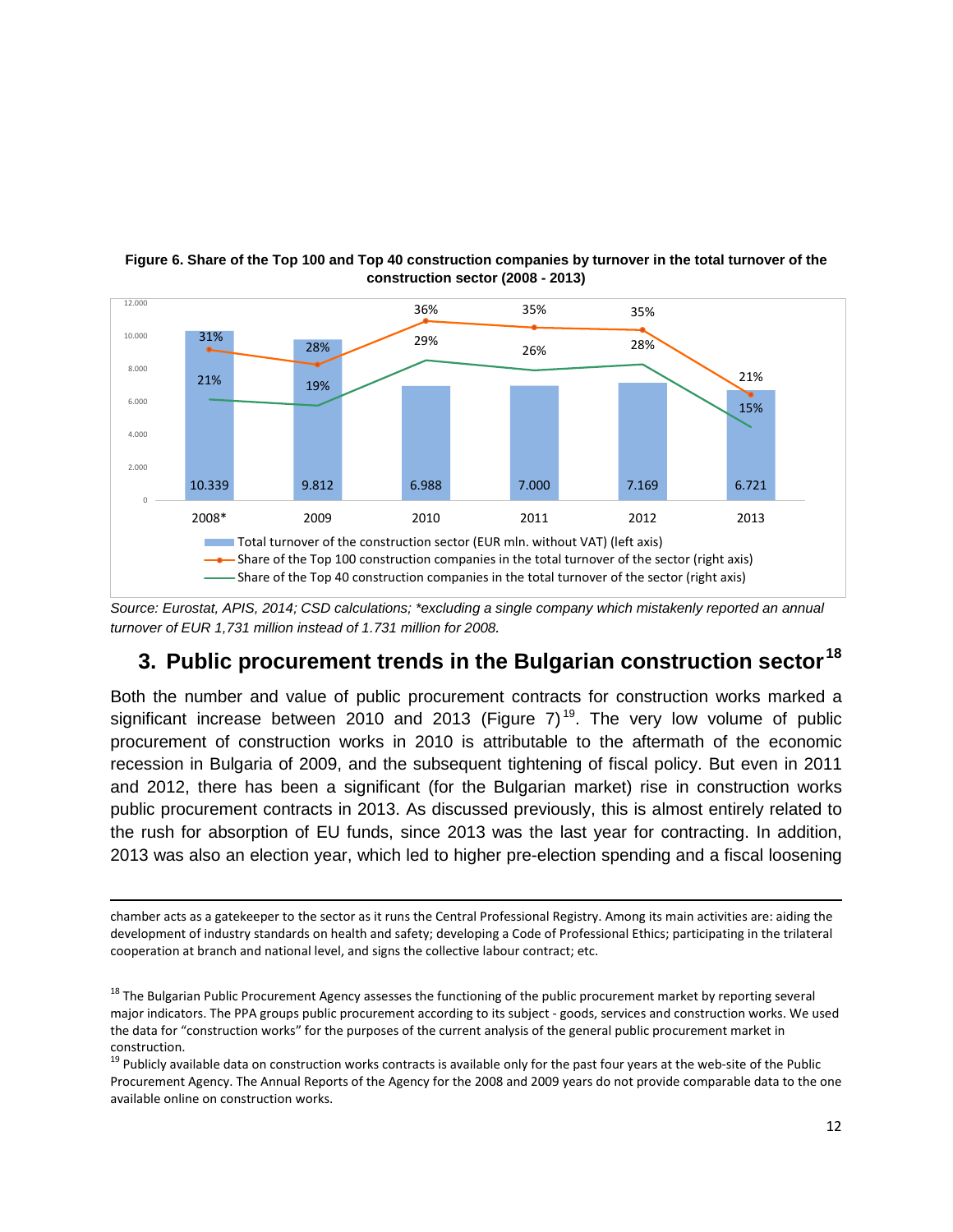by the newly elected majority in parliament. The data analysis shows that the increase in the number of contracts, on the one hand, and in their value on the other, is asymmetrical, signifying an increase in the value of individual contracts. In the four-year period construction works public procurement contacts increased their total value by close to 300%, while the number of contracts went up by 200% from 1,269 in 2010 to 2,561 in 2013.



#### **Figure 7. Number and value of public procurement contracts for construction works (2010-2013)**

*Source: PPA, 2014; CSD calculations*

In 2010 – 2013, there was a clear trend of concentration of public procurement contracts in construction works vis-à-vis the supply of goods and services, and in larger value contracts within construction works. While in terms of numbers the share of the construction works contracts has remained relatively stable, their share in the total value of public procurement contracts has increased steadily to over 50% in 2013 (Figure 8). In 2013, the 2,561 construction works contracts represented 11% of all public procurement contracts and 51% of their total value. This rising concentration of public procurement in construction works has been attributable entirely to the rise of large-scale public procurement contracts<sup>[20](#page-12-0)</sup>. Large-scale contracts for construction works, with a single value above €1.1 million have risen to 43% of the

<span id="page-12-0"></span><sup>&</sup>lt;sup>20</sup> The PPA uses the following thresholds for classifying the size of public procurement contracts in goods, services, and construction works: EUR 0 - EUR 102,258; EUR 102,258 - EUR 1.1 mln.; above EUR 1.1 mln. The latter are considered large contracts and undergo a specific pre-screening by the PPA.  $\overline{\phantom{a}}$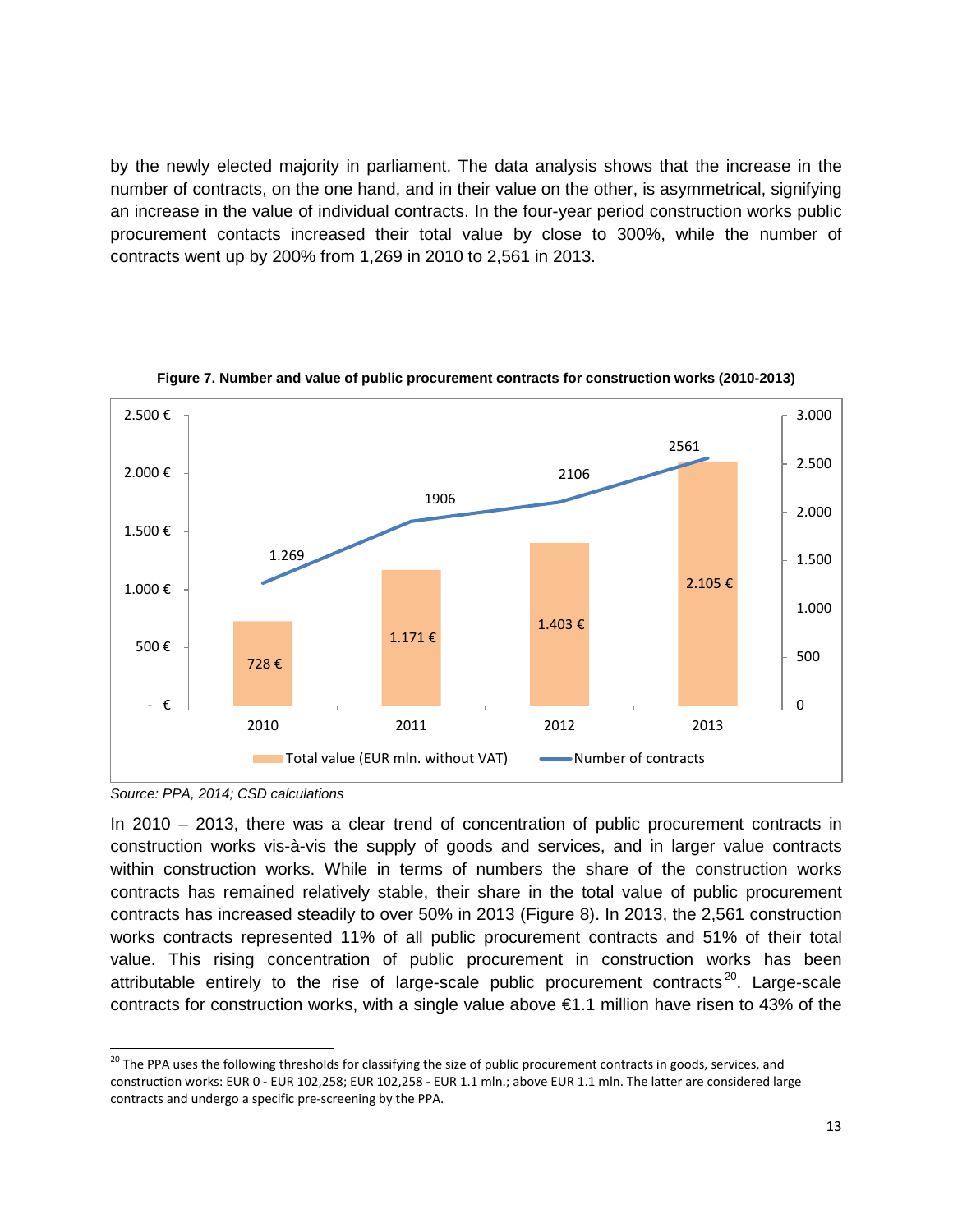total public procurement value in Bulgaria. The total value of all large-scale contracts for construction works increased to EUR 1,763 million in 2013, with the average value of a single contract exceeding EUR 6 million.





*Source: PPA, 2014; CSD calculations*

The concentration in large-scale construction works on the public procurement side, coupled with falling overall turnover and value-added in the construction sector, following the onset of the European economic crisis, has resulted in a substantial increase in the importance of public procurement for the construction sector in the 2010 – 2013 period. In 2013 the total public procurement value for construction works reached 31% of the total construction sector turnover, making the public administration effectively the key customer and decision maker in the survival of construction companies (Figure 9). The leverage power of the public administration over the resources available to construction companies has increased substantially, which in the absence of rising deterrence on corruption, implies rising risks of corruption or favouritism. There have been numerous media reports showing a concentration of public procurement among larger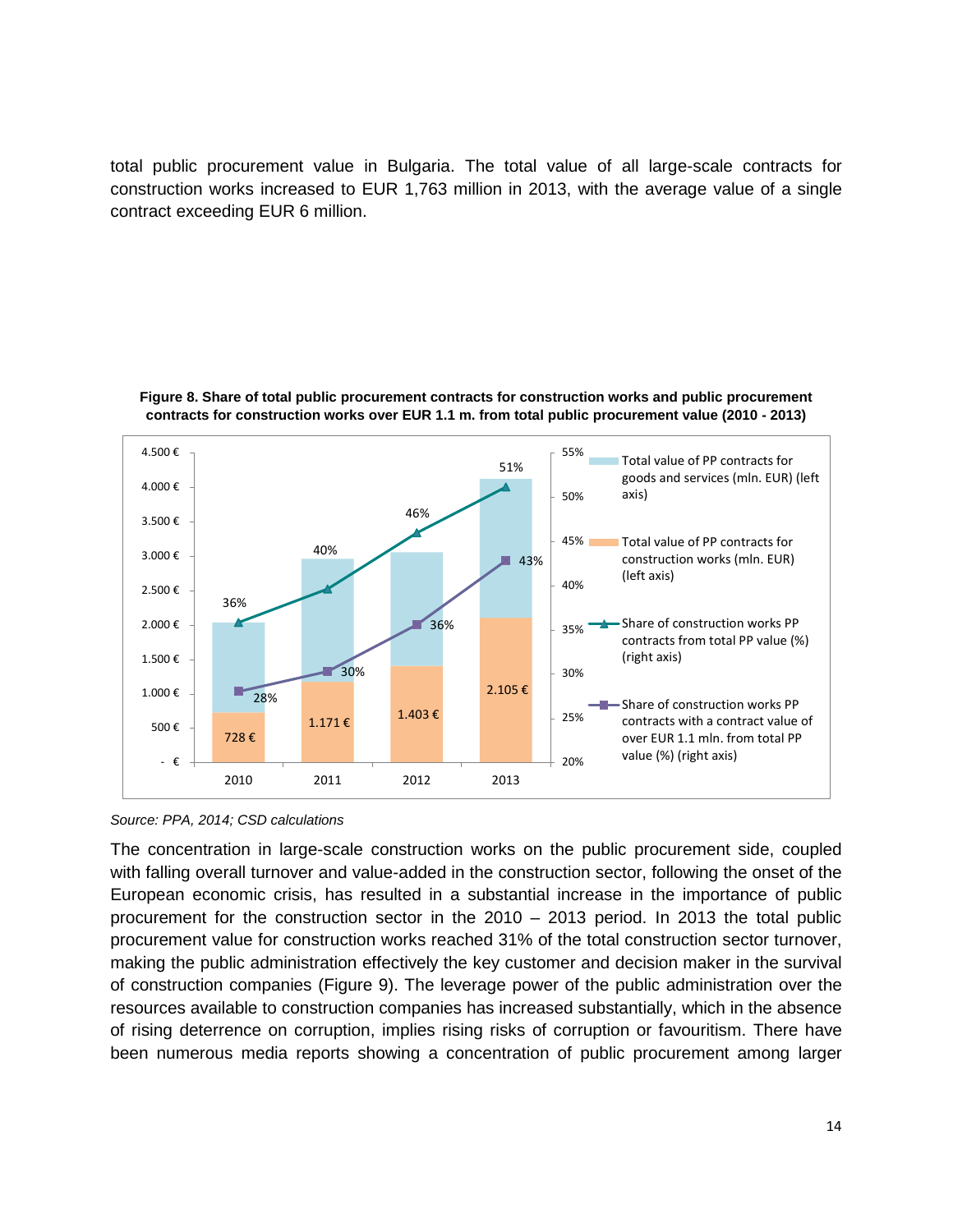companies<sup>[21](#page-14-0)</sup>, and different practices the public administration uses to channel specific public procurement contracts to specific companies besides wide interest among many competitors<sup>[22](#page-14-1)</sup>.



**Figure 9. Share of construction works public procurement in total construction sector turnover (2008 - 2013)**

The concentration in the public procurement of construction works in recent years seems to contradict a trend of opening up of the public procurement market in terms of number of contractors and awarding entities. Although more in-depth analysis is needed to validate this statement, the macro level data shows that the number of awarding entities doubled in the period 2009 – 2013, while the number of contractors increased by 25 to 30% (Table 2), which is normally associated with a rising and vibrant market and competition. While this has improved the value for money proposition in competitive markets, it has also made it more difficult for compliance and control authorities to check for irregularities (CSD, 2014). One should also take into account legislative changes, which have increased the requirements for open tendering among private recipients of EU funds, without any direct effect on the transparency and accountability of public sector contracting.

#### **Table 2. Public Procurement Contractors, Announcements and Contracts in Bulgaria (2010-2013)**

*Source: PPA, 2014; CSD calculations*

<span id="page-14-0"></span><sup>21</sup> See for example Koycheva, Maria. *Eight companies have split among themselves public procurement construction contracts for 1.4 billion leva (Осем фирми са си поделили поръчки за 1,4 млрд лв. в строителството).* Sega daily online edition. Available from[: http://www.segabg.com/article.php?id=663140&utm\\_source=flip.bg](http://www.segabg.com/article.php?id=663140&utm_source=flip.bg) [Accessed on 20 March 2015]. The article quotes a Bulgarian MP noting that in 2013, eight companies won public procurement contracts worth 1.35 billion Bulgarian lev from a total of 2 billion lev available for the construction sector.<br><sup>22</sup> See for example Georgiev, Ognian. (20 February 2015). *Theory and Practice of Manipulation (Теория и практика на*  $\overline{\phantom{a}}$ 

<span id="page-14-1"></span>*манпулацията)*. Capital Weekly online edition. Available from:

http://www.capital.bg/politika i ikonomika/bulgaria/2015/02/20/2476819 teoriia i praktika na manipulaciiata/ [Accessed 20 March 2015].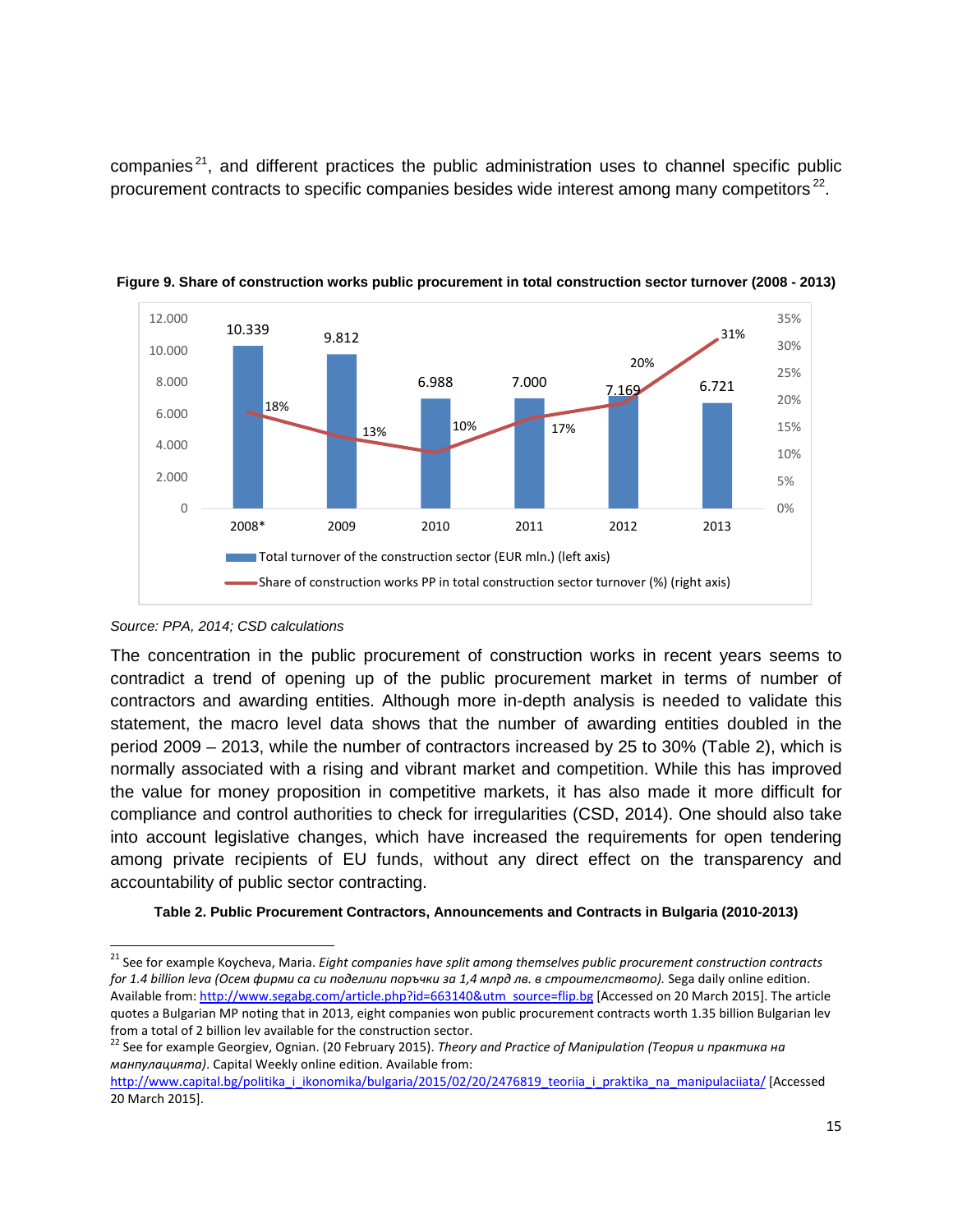|                                                           | 2010    | 2011    | 2012   | 2013    |
|-----------------------------------------------------------|---------|---------|--------|---------|
| Number of awarding entities                               | 2585    | 3 2 1 7 | 4662   | 5 3 0 2 |
| Number of contractors                                     | 14 700  | 16 347  | 18 257 | 20 490  |
| Total number of public procurement<br>announcements       | 7 4 0 4 | 8 1 9 4 | 10 129 | 11 939  |
| From this sum: above the EU threshold                     | 1599    | 2 0 2 2 | 2570   | 3653    |
| From this sum: with EU funding                            | 951     | 1 2 1 0 | 2421   | 3012    |
| Public procurement announcements in<br>construction works | 1 0 5 6 | 1 1 7 7 | 1552   | 1791    |
| Public procurement announcements in<br>supplies           | 3463    | 4 0 2 5 | 4679   | 5 1 6 2 |
| Public procurement announcements in<br>services           | 2877    | 2989    | 3888   | 4 9 8 6 |
| Number of contracts                                       | 15 755  | 17 579  | 20 813 | 22 779  |

#### *Source: PPA, 2014*

 $\overline{\phantom{a}}$ 

Municipalities, predominantly though ESIF financing, have become some of the biggest contracting authorities for construction works. Naturally, among them, Sofia municipality, also acting through Metropolitan EAD, which is the public company in charge of the Sofia metro construction, redistributes the largest number and value of public procurement contracts in the construction sector. Highly ranked in terms of number and value of awarded contracts are also public entities, specializing in construction, such as the National Railway Infrastructure Company and the Road Infrastructure Agency (RIA). The dependency on EU funding for public procurement in the construction sector is further evidenced by the fact that the above mentioned four public entities alone are the largest ESIF beneficiaries with a total of 152 projects amounting to EUR 3.7 billion.<sup>[23](#page-15-0)</sup> The distribution of ESIF projects among public bodies, in particular municipalities, to further contract them out to the private sector has created risks for favouritism – picking up only contracting authorities, which fall in line with the political majority of the day.

<span id="page-15-0"></span> $^{23}$  The data is for all ESIF programmes in Bulgaria, as of 14 December 2014. More information is available from: http://umispublic.government.bg/ [Accessed 14 December 2014].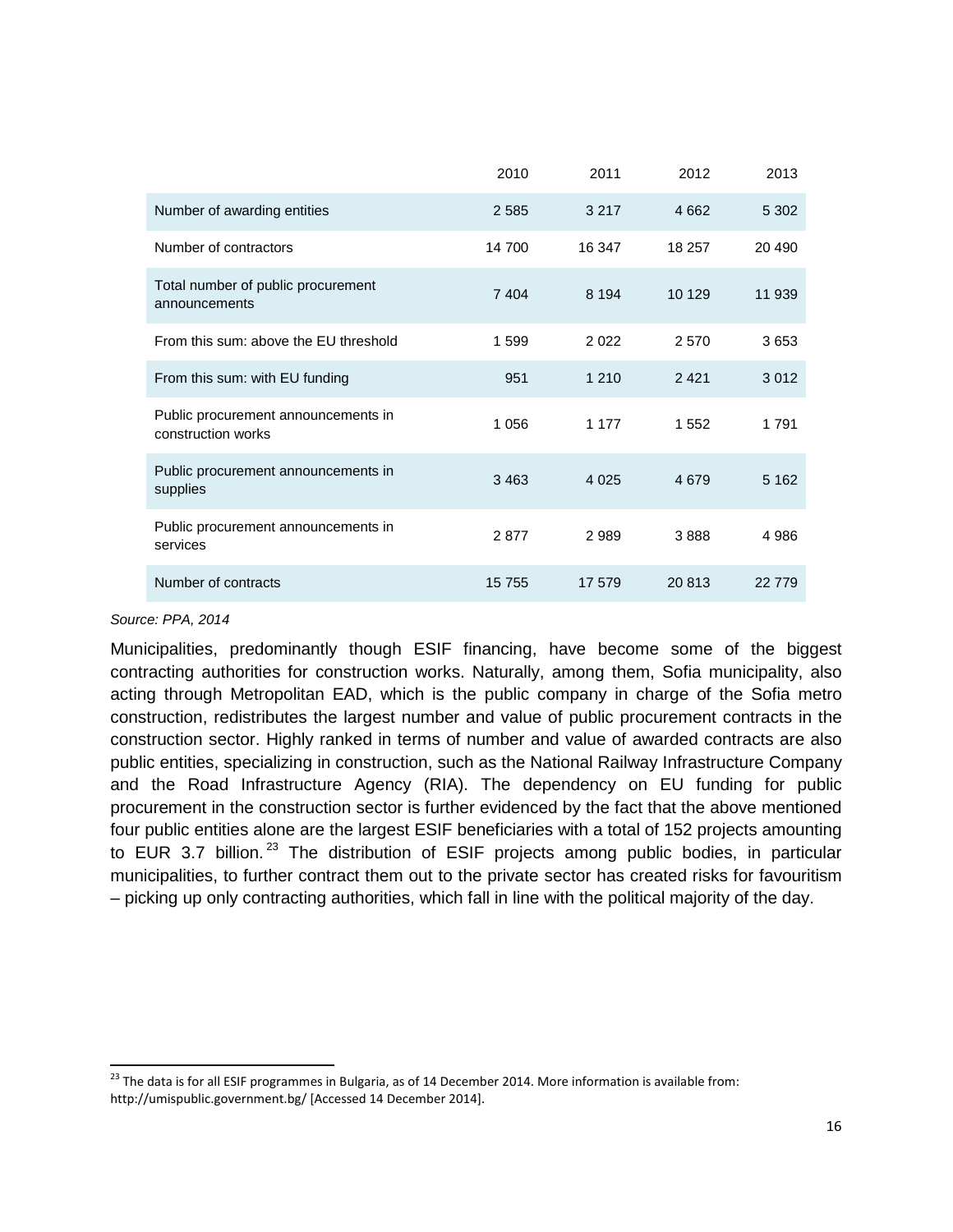## **4. Firm level analysis of public procurement in the construction sector**

#### *4.1.Methodological note*

The firm-level analysis presented in this paper is based on a manually constructed database using a sample of the top 40 construction companies, ranked according to their total turnover for the period of 2008 - 2013<sup>[24](#page-16-0)</sup>. The database includes information on the number of public procurement contracts for construction works, awarded to the selected companies, based on Common Procurement Vocabulary (CPV) classification codes 44, 45 and  $71^{25}$ . For each contract the database contains the following variables: forecast value; contract value; year of award; type of procedure; type of funding (national vs EU); information on subcontracting; number of received offers; name of contractor; and type of awarding body (conventional or sectoral).

For the purposes of simplification of calculations, we have assumed that the contract value has been paid in full during the respective year of the award. Although this is a strong assumption, it ensures the comparability of data within the investigation period. This assumption would certainly affect the calculation of the actual turnover of the companies implying that the contracts, which have longer implementation times, contribute lower shares to a company's annual turnover, other things being equal. However, it does not impact the core interest of the analysis that lies in the timing of the decision on committing public funds and their volume, which happens in the year of the signing of a public procurement contract. In very rare cases, where there is no information on the contract value but there is data available on the amount of funds actually paid out during the respective year, the latter is included instead. Public procurement, not referring to the selected CPV codes is excluded from the analysis. Some of the companies included in the top 40 of the construction sector have much high turnover from work unrelated to construction activities, such as utilities, etc. Data on these companies includes only procurement contracts for construction.<sup>[26](#page-16-2)</sup> Such companies include sectoral operators in the energy sector, water supply, transportation, and postal services, which bid for procurement contracts for construction works but primarily operate in procurement within their specific sub-sectors.

For a more comprehensive analysis, the firm level data encompasses the construction procurement contracts awarded to third companies (hereafter referred to as linked companies), in which the selected sample of top 40 has equity ownership. The value of each public procurement contract, awarded to a linked company is recalculated depending on the percentage of ownership of the respective primary company, included in the sample. Other (softer) types of dependency between top 40 construction companies and third parties (e.g.

<span id="page-16-0"></span><sup>&</sup>lt;sup>24</sup> Despite repeated requests under the Access to Public Information Act and the sending of several official letters for obtaining specific indicators for all public procurement contracts in the construction sector, the Bulgarian Public Procurement Agency (PPA) has not responded, and has effectively refused to provide the requested information.  $\overline{\phantom{a}}$ 

<span id="page-16-1"></span><sup>25</sup> These three CPV codes relate most closely to construction. They have been used also in other ANTICORRP analyses, e.g. see Fazekas, M., Toth, 2014.

<span id="page-16-2"></span> $26$  Using CPV classification codes 44, 45 and 71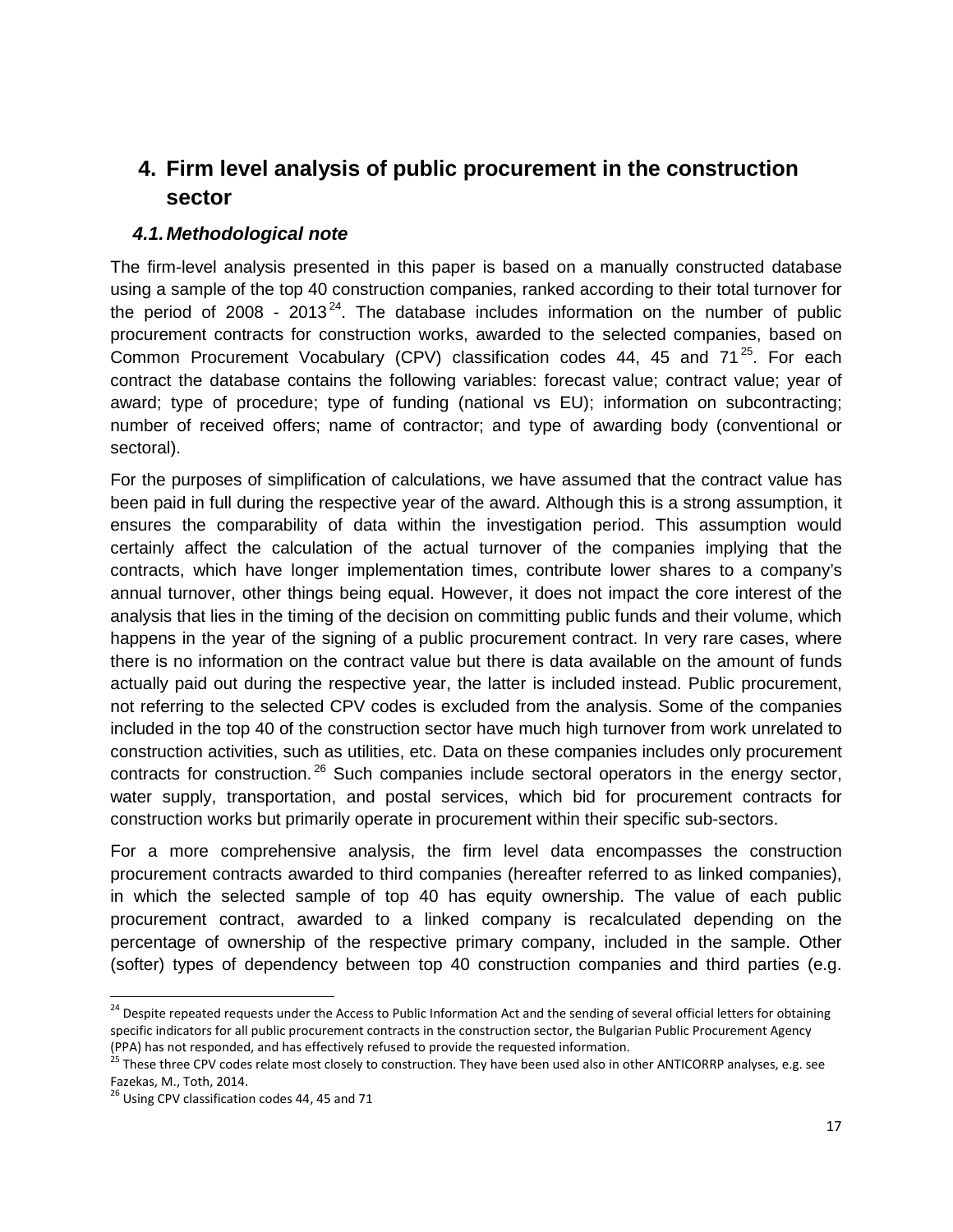participation in the board of directors or similar governance structures) is not considered, and as a result, public procurement contracts, awarded to such related companies are excluded from the analysis.

#### *4.2.State of play – public procurement dynamics of the top 40 construction companies*

In 2013 the top 40 construction companies controlled 23% of the total value of the public procurement market in Bulgaria, which is more than double their share in the last pre-crisis year 2008 (Figure 10). The total value of the public procurement market of the top 40 construction companies amounted to EUR 2.7 billion for the 2008 – 2013 period. The rapid rise in the volume of the market in 2012 and 2013 can be explained with the accelerated absorption of ESIF financing, a considerable part of which was dedicated to construction and infrastructure projects (Figure 11). After the economic crisis, EU funding clearly displaced national funding in largescale public procurement of construction works, which theoretically should have improved the quality of procurement and control. However, as it is unlikely that institutions or the governance regime can change dramatically in only three years' time, and research has demonstrated they have not (CSD, 2014), one can expect that this rise of the EU funding share has led to the transfer of inherent public procurement corruption risk to the EU funds realm. This has likely been exacerbated by the fact that municipalities have become the main contracting authorities for the top 40 construction companies (Figure 12). Financial corrections on EU funded projects imposed by the EC and/or delays in reimbursement of funds have led to the deterioration of the financial viability of municipalities. This is turn has made them more and more dependent on central budget subsidies, which is particularly true for smaller municipalities with no or insufficient funding base of their own.



**Figure 10. Value of the public procurement market of the top 40 construction companies\***

Share of PP market in which the analysed sample of companies participated from total PP volume (%)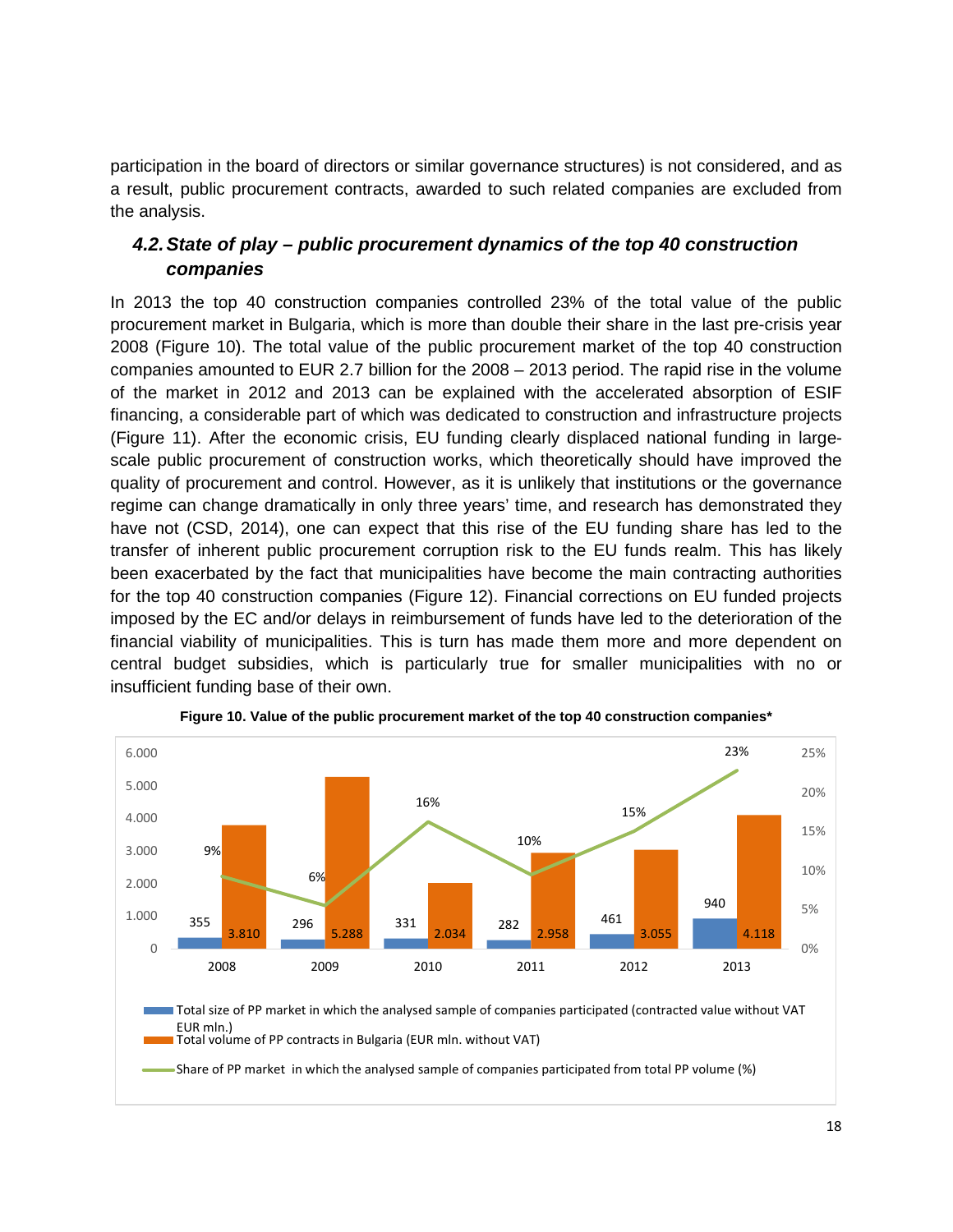*Source: PPA, CSD calculations; \* excluding duplicates, i.e. large scale public procurement contracts, in which two companies from the selected sample took part.*





*Source: PPA, CSD calculations; \* excluding duplicates, i.e. large scale public procurement contracts, in which two companies from the selected sample took part.*



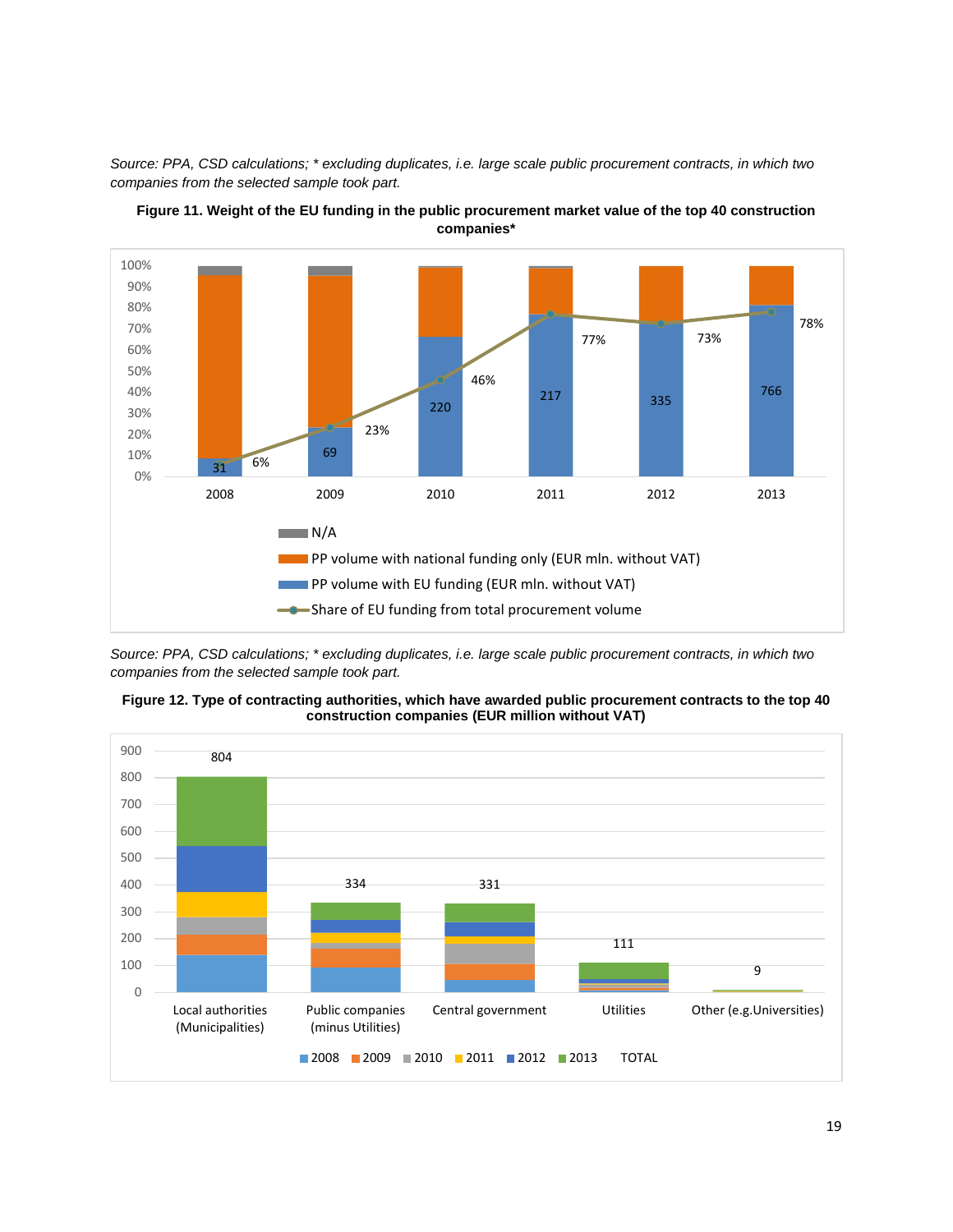*Source: PPA, CSD calculations.*

## **III. NATIONAL PROCUREMENT LEGISLATION AND PRACTICE**

## **1. Evolution of the Bulgarian legal framework: legislative efforts for increased transparency versus corruption practices**

The Law on Public Procurement in Bulgaria identifies three major principles underlying the legal framework of public procurement, all related to anti-corruption and elements of the good governance regime: openness and transparency; free and fair competition; equal treatment and non-discrimination. These criteria serve as a point of departure in the evaluation of the corruption risk level, as well as in the identification of the most vulnerable aspects of the legal framework in the public procurement sphere.

After 1999 the legal framework of public procurement in Bulgaria has been mostly influenced by harmonization with the changing European legislation. The Law on Public Procurement (LPP) from 1999 has been replaced by a new one from 2004 following the adoption of two new directives on public procurement in the EU in 2004. $^{27}$  $^{27}$  $^{27}$  Upon EU accession Bulgaria had to repeatedly adjust its legislation to the developing *acquis communautaire*. The public procurement regime of Bulgaria was considerably liberalized. For instance, the scope of application of the LPP was narrowed and the value thresholds, above which the law's prescriptions became obligatory, were almost trebled. The contracts below the thresholds became subject to easier procedural rules set out in the Regulation on Small-Scale Public Procurement (RSPP), which was later abolished in 2012.<sup>[28](#page-19-1)</sup> In 2006 Bulgaria embarked on a major overhaul of the main control mechanism over public procurement – the public internal financial control. The then existing unitary centralised body for inspecting public procurement of all state institutions and companies has been decentralised, with a much smaller central authority – the Public Financial Inspections Agency, and many independent internal audit units within the respective state authorities, e.g. municipalities. The reform has considerably weakened oversight in the short-term but has laid the ground for a more modern, risk-based approach to uncovering public procurement irregularities.

On 11 February 2014 the European Parliament and the Council adopted a revision of Directives 2004/17/EC and 2004/18/EC, as well as a directive on concession contracts<sup>29</sup>. The Member States have until April 2016 to transpose the new rules into national law. In 2014 Bulgaria

<span id="page-19-0"></span> $^{27}$  Directive 2004/18/EC of the European Parliament and of the Council of 31 March 2004 on the coordination of procedures for the award of public works contracts, public supply contracts and public service contracts (often referred to as "the Public Sector Directive") and Directive 2004/17/EC of the European Parliament and of the Council of 31 March 2004 coordinating the procedures of entities operating in the water, energy, transport and postal services sector (often referred to as "the Public Services Directive").<br><sup>28</sup> Regulation on Small-Scale Public Procurement. (Prom. SG. No. 84 of 27 September 2004, repealed SG. No 17 of 28 February  $\overline{a}$ 

<span id="page-19-1"></span><sup>2012).</sup> Available from: http://lex.bg/bg/laws/ldoc/2135492182

<span id="page-19-2"></span><sup>&</sup>lt;sup>29</sup> Official Journal of the European Union L 94/1. Directive 2014/23/EU of the European Parliament and of the Council of 26 February 2014 on the award of concession contracts. Available from: http://eur-lex.europa.eu/legalcontent/EN/TXT/PDF/?uri=CELEX:32014L0023&from=EN [Accessed 10 December 2014].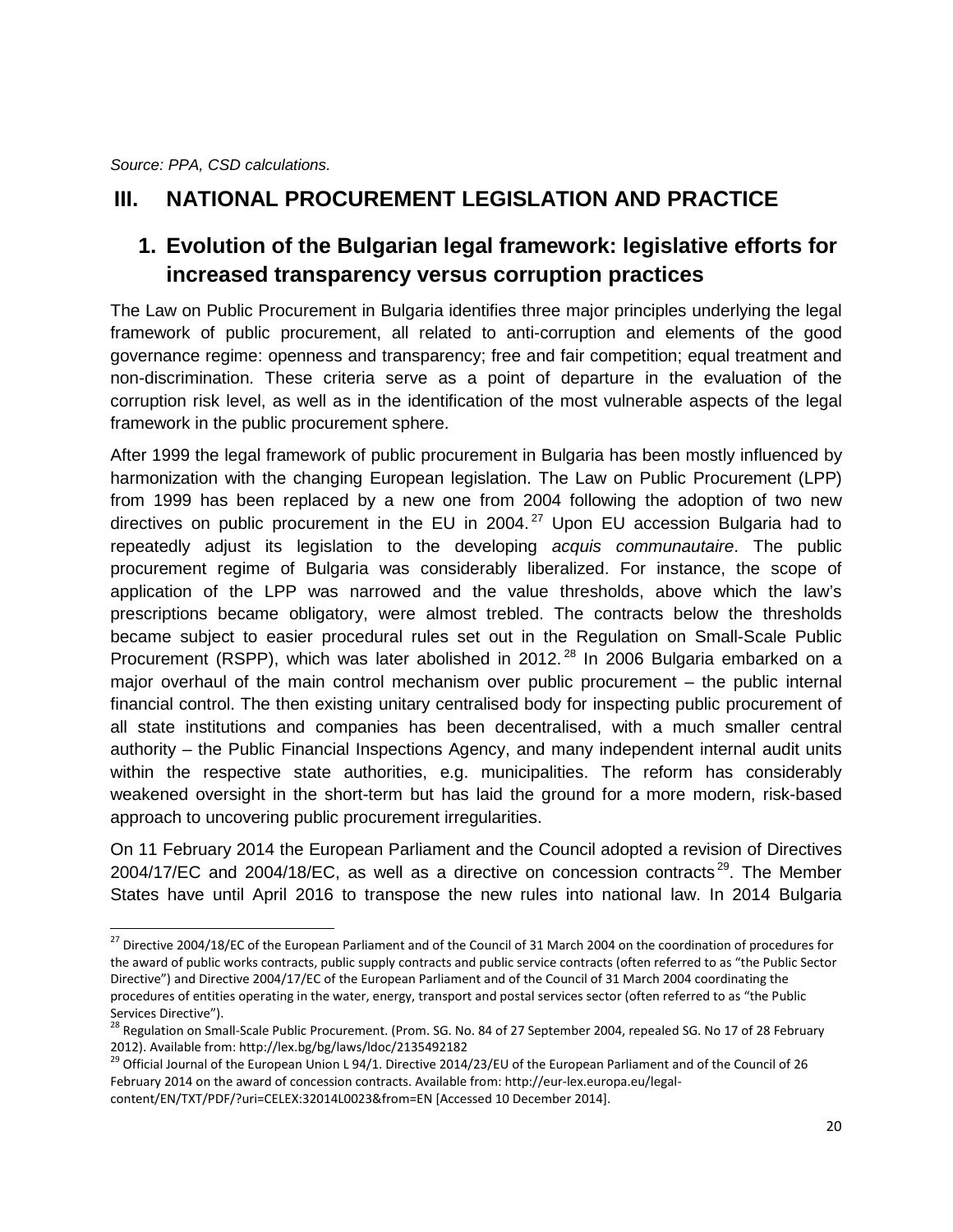amended the LPP, with several of the changes claiming to address particular corruption risks. A key role in the new legislative texts is attributed to the development of electronic platforms for epublic procurement. For instance, contracting authorities are now required to maintain a full electronic dossier on their websites, including tender documentation, but also records of the meetings of the tender commission, contract and annexes.<sup>[30](#page-20-0)</sup>

Several of the 2014 legislative amendments more directly affect the public procurement practice in the construction sector. Actions have been undertaken to restrict the weight of the "lowest price" criteria in awarding contracts<sup>31</sup>, as selection will be based on indicators for comprehensive assessment, publicly available in the announcement of the public procurement procedure (Boneva, K., 2014). Lowest price criteria is completely prohibited for certain design and construction public procurement.<sup>[32](#page-20-2)</sup> Requirement for publication of forecasted value in the public procurement announcements<sup>[33](#page-20-3)</sup> is a complementary transparency measure against operators biding with artificially lowered prices. Changes also affect the format of the evaluation committees, which, in the case of public procurement for construction works equal or above the threshold of EUR 5 million, will include one external expert, randomly selected from a list of pre-approved experts.<sup>[34](#page-20-4)</sup> Measures were also taken with regard to the vicious practice of companies suspending contracts with their sub-contractors close to the end of the project, in order to avoid payments. The amendments provide guarantees that the contractual agreements between the parties involved will be kept.

The Bulgarian Construction Chamber has publicly voiced disagreement with the enacted changes, which the chamber will seek to overturn in a new drive for LPP changes in 2015<sup>[35](#page-20-5)</sup>. The Bulgarian Construction Chamber has sent an official letter to the Deputy Prime Minister in charge of the economy and EU matters, in particular objecting to the law's requirements not to change sub-contractors and contract clauses in the implementation phase. Both changes to the law have been enacted in 2014 to preclude the use of what has been seen as two major venues for legal corruption (Kaufmann and Vicente, 2005) in public procurement. Before the enactment of the changes, administrations often awarded construction works based on the lowest price offered only but then changed the contract *post factum* during the implementation phase by signing addendums, and effectively increasing the cost of the works. The risks of legal corruption seem to be confirmed by the very high number of legislative changes introduced to the Bulgarian public procurement legislation citing EU legal approximation. Although the EU has enacted only two major changes in public procurement in the past decade, Bulgarian lawmakers have introduced a total of 27 sets of amendments to the public procurement law since 2005.

<span id="page-20-0"></span><sup>&</sup>lt;sup>30</sup> Chapter II, Art. 22(b) LPP

<span id="page-20-2"></span>

<span id="page-20-3"></span>

<span id="page-20-5"></span><span id="page-20-4"></span>

<span id="page-20-1"></span><sup>&</sup>lt;sup>31</sup> Art. 37 LPP<br>
<sup>32</sup> Art. 37 (2) LPP<br>
<sup>33</sup> Art. 25(2) and Art. 25(3) LPP<br>
<sup>34</sup> Apr. 34(2) and Art. 34(b) LPP<br>
<sup>35</sup> The letter is available in electronic format on the web-site of the Bulgarian Construction Chamber here: <http://www.ksb.bg/images/NOVO1/PredlojeniaKSB.pdf>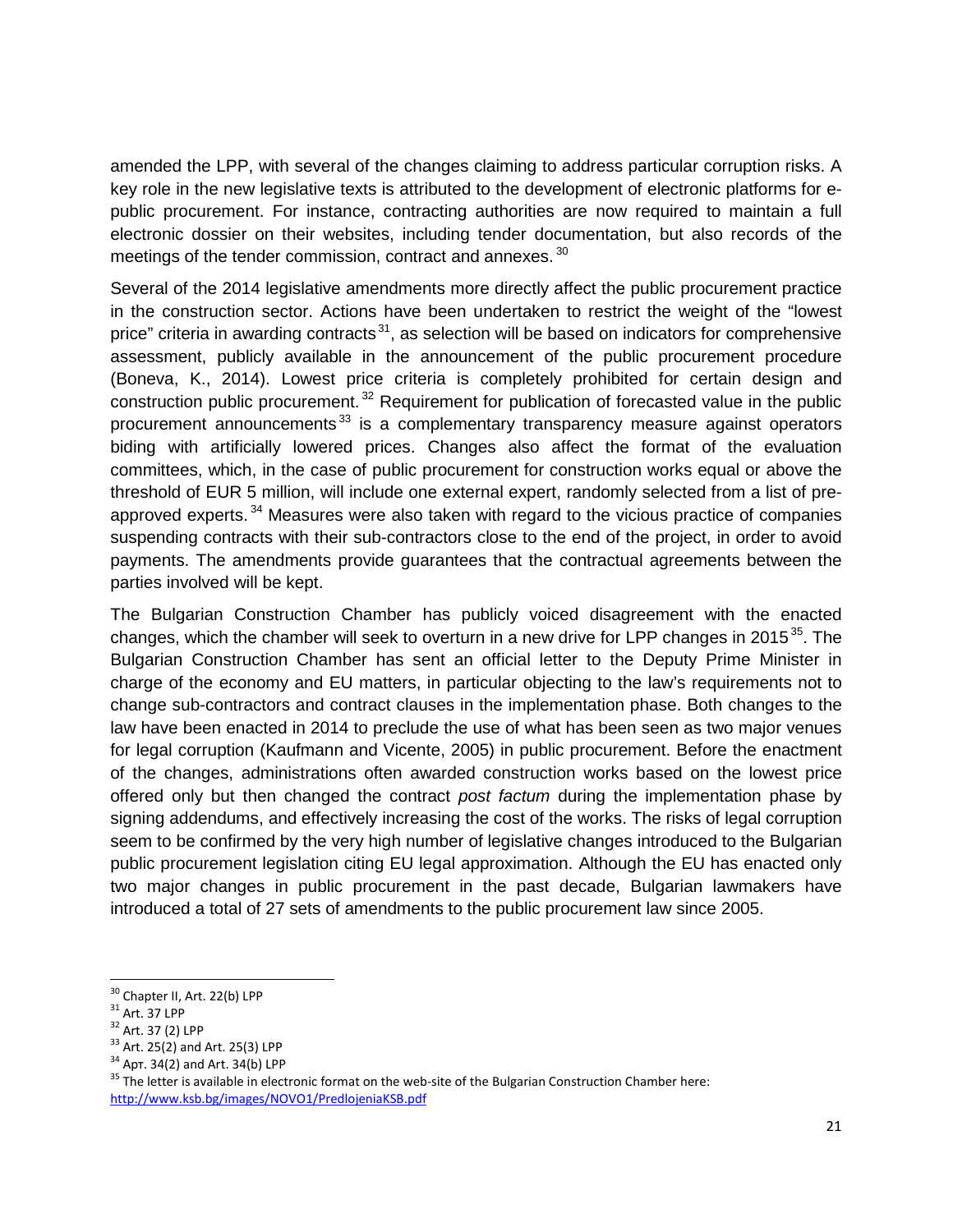## **2. Control Mechanisms**

Checks by the PPA, the National Audit Office (NAO) and the Public Financial Inspection Agency (PFIA) are the key instruments in ensuring transparency in public procurement. The violations of the public procurement law and procedures uncovered by the PFIA remain very high, signifying high corruption risks (Table 3). The capacity of the Agency to tackle problematic public procurement increases, but its deterrence and prevention effects are very limited and violations continue to be widespread. One reason is the constant political interference in the work of the agency, in particular in bigger public procurement contracts. In addition, it remains unclear what the role and impact of the decentralised internal financial control bodies is, which have inherited 9/10ths of the personnel of the former centralised stated internal financial control after the 2006 reform (see above). The NAO has sweeping audit authority but lacks investigative powers (Stoyanov A., Stefanov R., Velcheva, B., 2014).

| Year | Volume of the inspected<br>public procurement<br>contracts (EUR million.) | Number of public<br>procurement contracts with<br>discovered violations | Volume of the public<br>procurement contracts with<br>discovered violations (EUR<br>million.) |
|------|---------------------------------------------------------------------------|-------------------------------------------------------------------------|-----------------------------------------------------------------------------------------------|
| 2013 | 2 3 3 3                                                                   | 1 3 7 6                                                                 | 918                                                                                           |
| 2012 | 1 0 4 5                                                                   | 1 2 3 5                                                                 | 761                                                                                           |
| 2011 | 746                                                                       | 821                                                                     | 54                                                                                            |
| 2010 | 1 1 2 6                                                                   | 807                                                                     | 609                                                                                           |
| 2009 | 554                                                                       | 724                                                                     | 337                                                                                           |
| 2008 | 325                                                                       | 706                                                                     | 156                                                                                           |
| 2007 | 527                                                                       | 776                                                                     | 307                                                                                           |

| Table 3. Inspection results of the Public Financial Inspection Agency (2007-2013) |  |  |
|-----------------------------------------------------------------------------------|--|--|
|-----------------------------------------------------------------------------------|--|--|

*Source: PPA Annual Reports; PFIA Annual Reports, 2013.*

The ex-ante control performed by the PPA shows similarly high number of violations as in the PFIA case. Some 30% of the checked procedures were not fully compliant with the law (Table 4). After the recent LPP amendments, the ex-ante control performed by the PPA encompasses not only ESIF-funded procedures over EUR 1.3 million but also nationally financed public procurement for construction works equal to or above the threshold of EUR 5 million. Additionally, though not required by European legislation, contracting authorities in Bulgaria have been obliged to publish the notifications for opening negotiated procedures without notice, another major corruption risk area. The electronic Public Procurement Registry (PPR) makes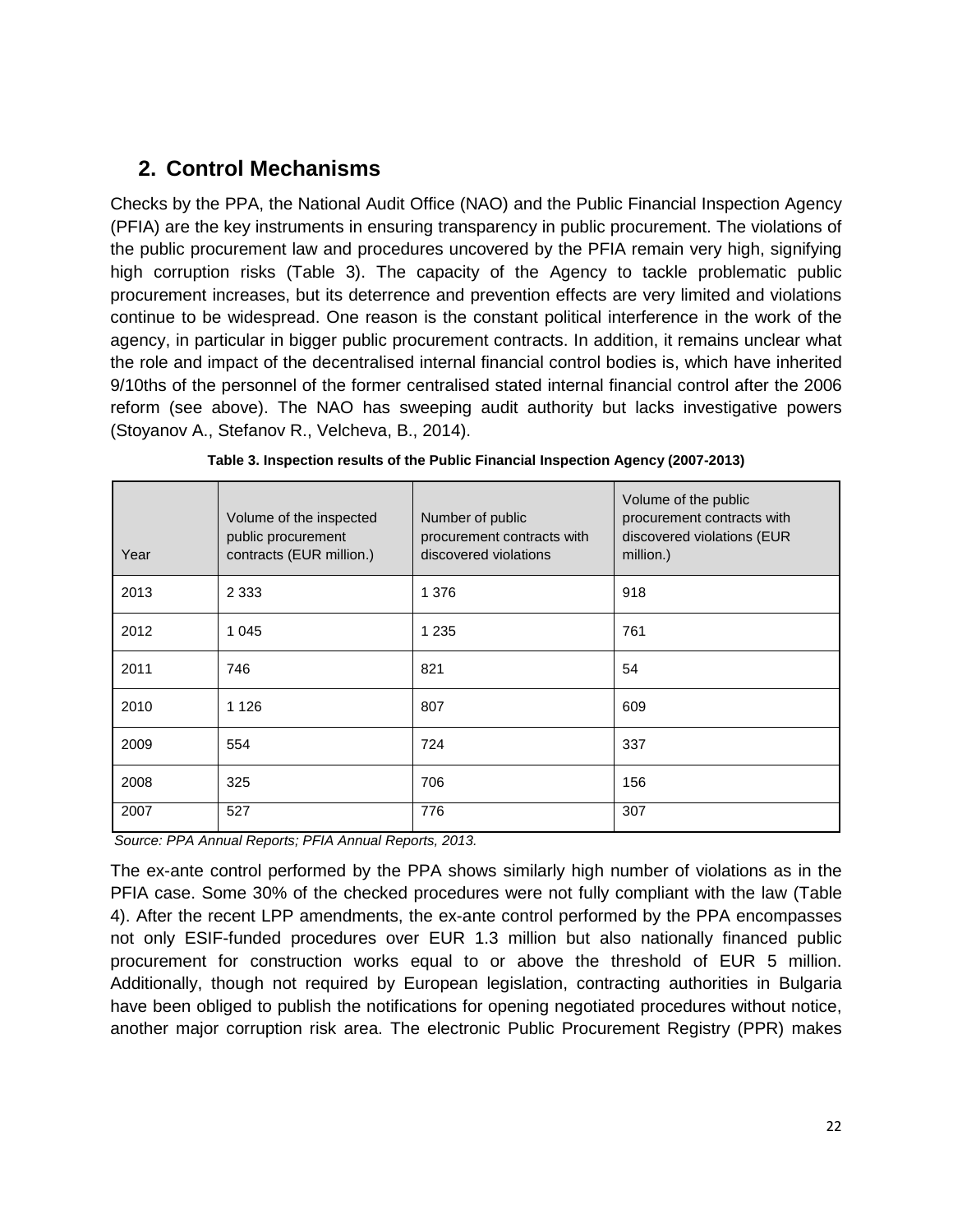these documents available for public scrutiny.<sup>[36](#page-22-0)</sup> In parallel, the PPA is required to perform exante control of the documentation in all cases of public procurement involving negotiated procedures without notice. [37](#page-22-1)

| Table 4. Results from PPA's ex-ante control of documents from negotiated public procurement procedures |
|--------------------------------------------------------------------------------------------------------|
| without notice                                                                                         |

|                                                                                                                                | Number of procurement<br>documents |
|--------------------------------------------------------------------------------------------------------------------------------|------------------------------------|
| The selected procedure is fully compliant with the law                                                                         | 2513                               |
| The selected procedure could be considered compliant with the law if the<br>Contractor presents sufficient additional evidence | 695                                |
| The selected procedure cannot be considered compliant with the law or the<br>evidence is not sufficient                        | 461                                |
| The selected procedure is not compliant with the law                                                                           | 159                                |
| No position available (suspended procedure)                                                                                    | 127                                |
| Total                                                                                                                          | 4351                               |

*Source: PPA, 2014.*

The new legislative provisions from 2014 establish two distinct platforms with a view of facilitating full access to information necessary for carrying out control activities on the part of the competent authorities. An "E-Monitoring"<sup>[38](#page-22-2)</sup> platform will collect, archive and ensure online access to the protocols from all committees related to carrying out of public procurements, the framework agreements, the contracts between the contractors and the service providers, the additional agreements annexed to the contracts, and the subcontracting documents. An "E-Audit<sup>"[39](#page-22-3)</sup> platform will allow physical persons and institutions to present in a structured way signals for deviation from the legal procedures of the PPL and the implementation of the contracts (Markov M., Dimova E., Aleksandrov A., 2014).

From a policy perspective, the 2014 Co-operation and Verification Mechanism report of the European Commission (EC COM(2014) 36 final) notes that in the area of public procurement, a complex and ever changing legislative framework has made it even more difficult to create a culture of objectivity and rigour. The e-procurement system still has limited functionalities. Some business voices are losing confidence that the tide of manipulation of tenders can be stemmed. The report also underlines that the ex-ante checks by the Public Procurement Agency are limited

 $\overline{\phantom{a}}$ 

<span id="page-22-0"></span> $36$  National Strategy for Development of Procurement 2014 – 2020, available from

http://www.strategy.bg/FileHandler.ashx?fileId=4826<br><sup>37</sup> Art. 20(b) LPP

<span id="page-22-1"></span>

<span id="page-22-2"></span> $38$  Art. 126(a) LPP  $39$  Art. 126(b) LPP

<span id="page-22-3"></span>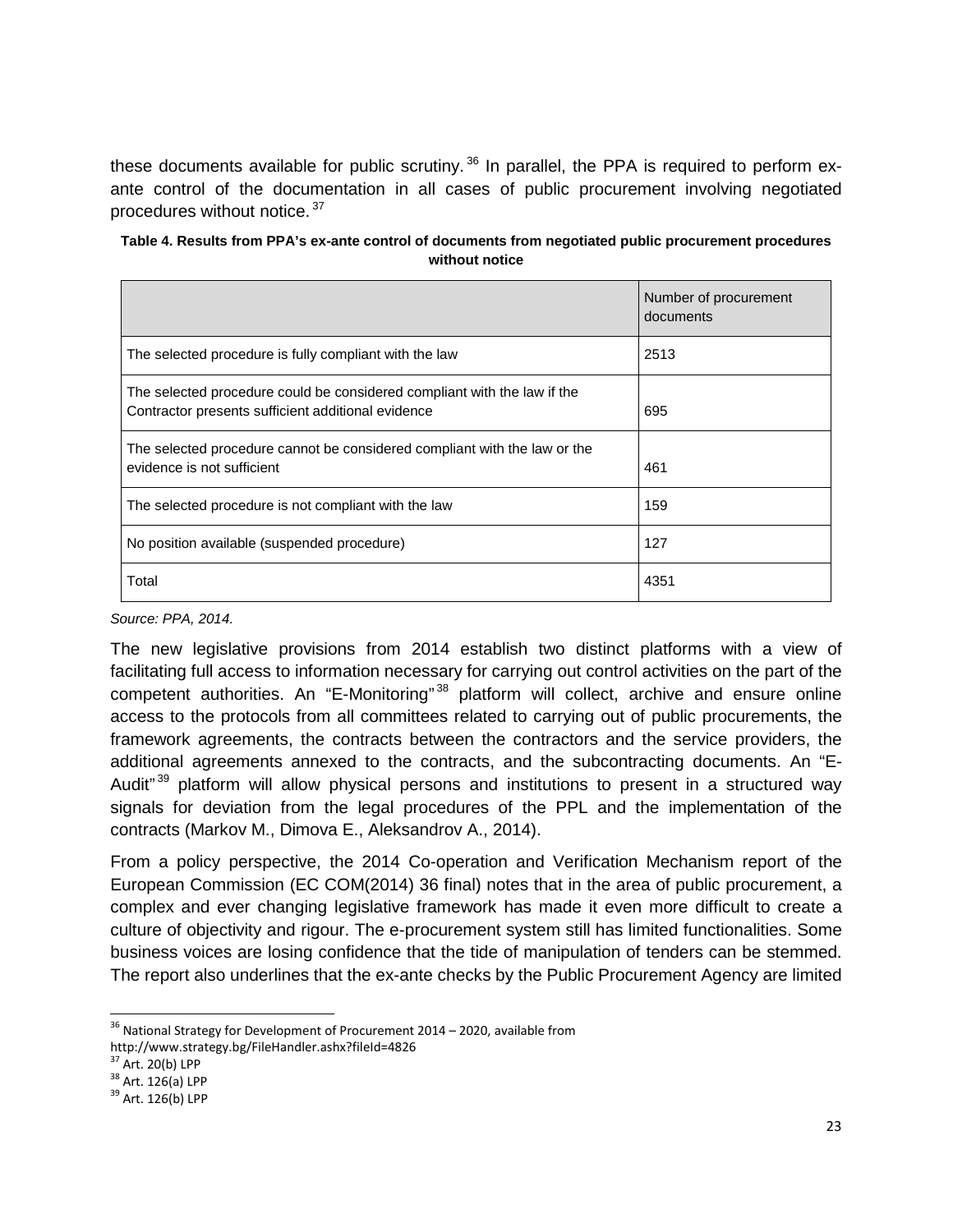in scope, which raises questions as to their effectiveness. More importantly, however, there are doubts about the effective enforcement of rules and the application of sanctions. At the same time companies and industrial associations complain of job losses and bankruptcies (for example in the construction sector) due to rigged public procurement contracts that leave no work for the smaller or law-abiding companies.

To address these challenges, a governmental strategy for the development of the public procurement sector for the 2014-2020 period foresees centralized procurement for central and municipal public structures and electronic procurement in various spheres.<sup>[40](#page-23-0)</sup> A new framework law on public procurement, expected in the first half of 2015, is also in preparation with the aim of fully reflecting the newly adopted EU requirements.<sup>[41](#page-23-1)</sup>

## **IV. DETECTING CORRUPTION RISKS**

So far the analysis of corruption risks in public procurement in Bulgaria have been based primarily on to two supplementing traditional economic models: (a) the principal-agent model; and (b) the classical individual behavioural model. The former explains the opportunities for gaining private benefit by disposing of taxpayers' money. Within the framework of this conceptual construct, the measures to counteract abuses in the management of budget spending are primarily related to making the mandate more specific, i.e. providing the details with regard to the responsibilities of contracting authorities in the public procurement process and reducing the scope of administrative discretionary powers in the contract awarding process. The classical individual behavioural model stems from the expected personal benefit and the individual price that the perpetrator expects to pay, depending on the likelihood of detection and punishment. Hence, counteracting measures are most likely to be effective if implemented at the level of individual incentives and disincentives concerning the corrupt interaction between the bribing party and the bribed party (Pashev. K., Dyulgerov A., Kaschiev A., 2006).

These traditional models regard corruption as an individual trait, and as a deviation from the norm, which is typical for well-established western democracies. They are less helpful in guiding anti-corruption reform policies in societies, in which corruption is still so widely spread that individuals believe it is the norm, which is the case in most new EU member-states, and in particular in Bulgaria (Mungiu-Pippidi, 2011). In this case, governance-based models seem more appropriate for detecting corruption risks. These analyse corruption risks as stemming from a set of institutional characteristics, which either provide resources/opportunities for corruption (e.g. more and larger public procurement contracts awarded through non-competitive procedures to a small set of pre-determined winners, with no independent oversight, nor proper judicial or civil control, etc.) or constraints/control of corruption (e.g. well-functioning system of competitive public procurement with many competing bidders, with systematic oversight and punishment of

 $\overline{a}$ 

<span id="page-23-0"></span> $^{40}$  National Strategy for Development of Procurement 2014 – 2020, available from http://www.strategy.bg/FileHandler.ashx?fileId=4826

<span id="page-23-1"></span> $41$  Action plan for the implementation of the National Strategy for Development of Procurement 2014 – 2020, available from http://www.aop.bg/fckedit2/user/File/bg/novini/Plan\_OP.pdf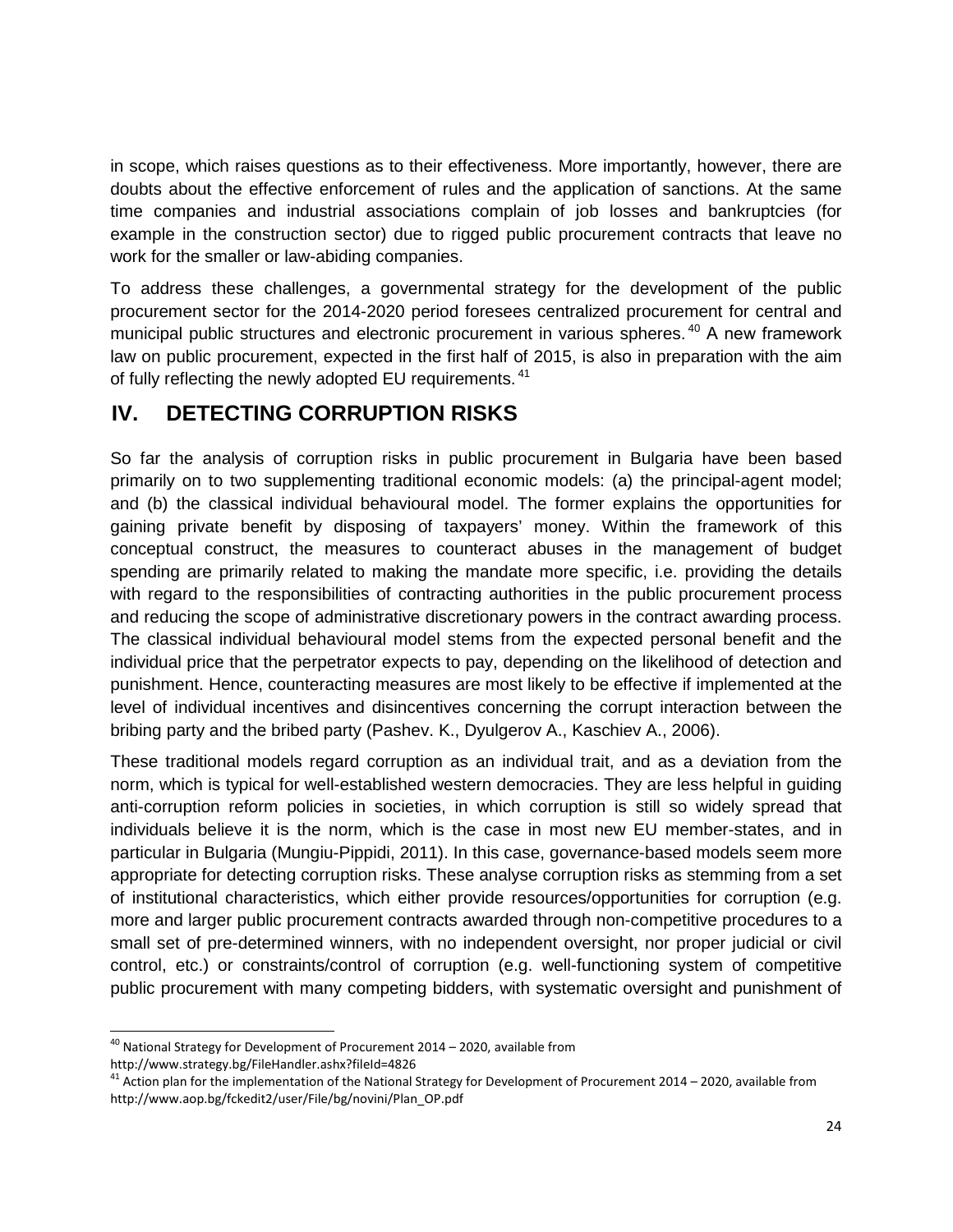corrupt behaviour and preventive measures, etc.) (Mungiu-Pippidi, 2013). With its EU membership Bulgaria seems to have embarked on a course towards open access order (or a good governance model), which EU funds and peer pressure from other EU members are supposed to help bring along faster. But the majority of international and local assessments concur that Bulgaria's distribution of resources remains particularistic, with citizens perceiving corruption as the norm, which has impacted the very mechanisms meant to stem it, such as EU funds' management. (Stoyanov, Stefanov, and Velcheva, 2014).

## **1. Economic dependencies and corruption risks in the Bulgarian construction sector**

Bulgarian construction firms have grown increasingly dependent on national and European public funds for revenues and growth, making them vulnerable to corruption pressure. As described above, the decline in the private sector opportunities related to the continuing economic stagnation following the European economic crisis of 2009 has led to the flocking of construction companies to public sector contracts. This coincided with the end of the first full EU budget cycle (2007 – 2013), in which Bulgaria took part, which necessitated an acceleration of EU fund absorption. As the importance of public procurement for construction companies grew, increasing their motivation to engage in non-market advantage seeking, the size of the individual public procurement contracts grew, providing the public administration with control over larger resources. Public procurement contracts have grown even larger for the top 40 construction companies. In 2013 public procurement awarded to the top 40 construction companies made up half of their total annual turnover (Figure 12). Hence, companies' success in achieving growth hinged to a very high degree on their ability to secure public procurement contracts. This in turn increases their sales officers' motivation to apply corruption pressure on the administration to secure public procurement contracts. The stagnation in the private construction market has on the other hand empowered the public administration to influence profits in the private infrastructure construction sector, which has provided it with additional leverage to extract illicit payments. While arriving at specific cases of particularistic distribution of public resources would require deeper case-study analysis, the review of the data derived from CSD's database on awarded public procurement contracts to the top 40 construction companies by turnover for the 2008 – 2013 period has allowed us to show that corruption risks in the public procurement in construction in Bulgaria have risen in the 2008 – 2013 period. From the available data though we cannot ascertain whether these risks materialised in higher corruption.

**Figure 13. Share of public procurement revenue from construction works in the total turnover of the top 40 construction companies (2008 - 2013)**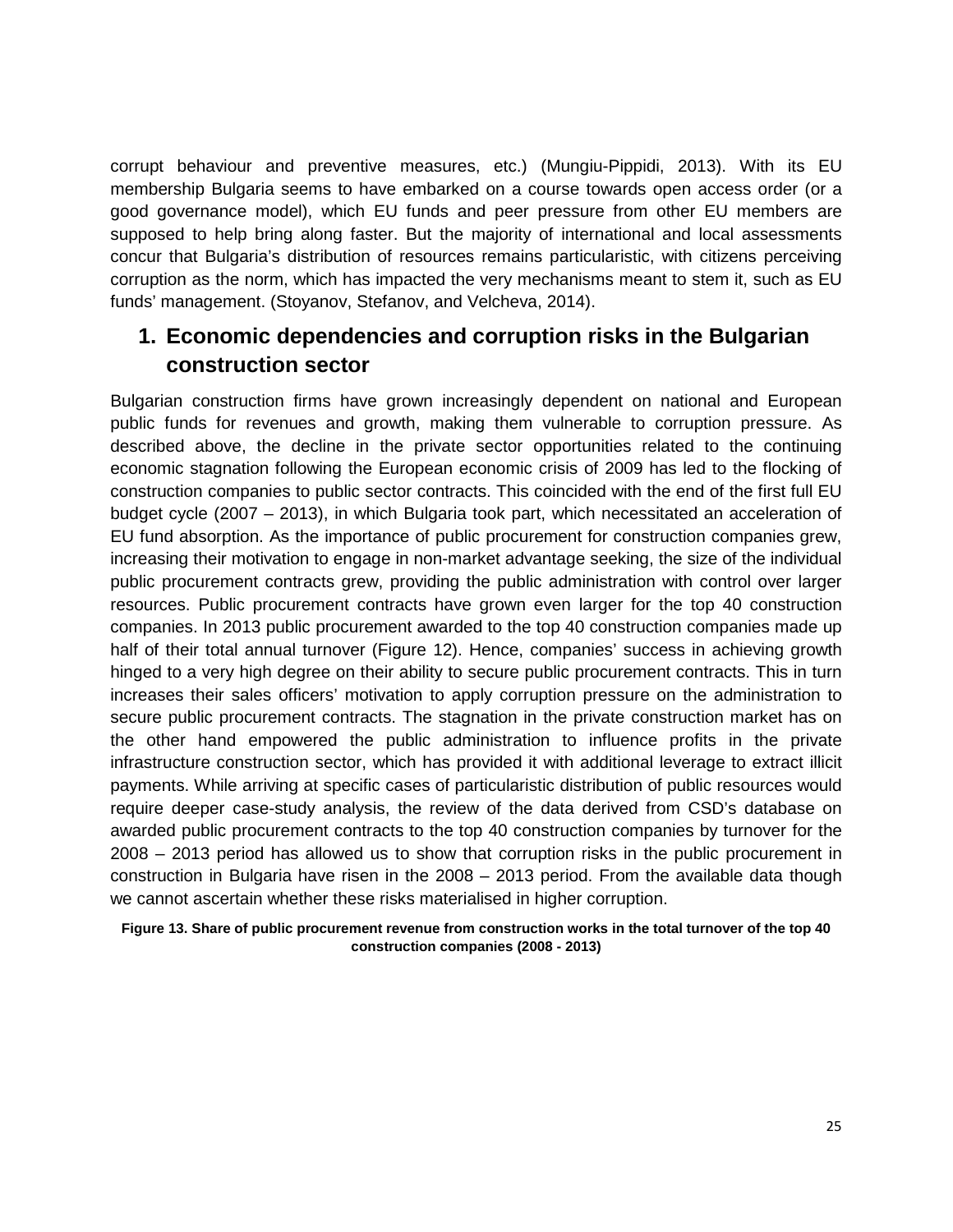

*Source, PPR, Commercial registry, CSD calculations*

Despite some progress noted, the overall inefficiency of administrative control over the implementation of mushrooming infrastructure projects could allow companies to more easily lower quality standards, thus both saving money and creating artificial demand for their future services, as badly built infrastructure deteriorates at faster rates. Savings stashed through lowering infrastructure quality could later be used to ensure support from the public administration by means of bribes for further projects of the same company. The country might in this manner drag itself into an infrastructure trap, maintaining high infrastructure expenditures as a share of GDP, yet continuously lagging behind average European levels in terms of both quality and quantity (CSD, 2009).

The analysis of the top 40 construction companies participating in the public procurement market demonstrates that few big companies controlled a significant portion of the market during the last five years. The top 7 construction companies in terms of awarded public procurement contracts commanded more than 2/3 of the public procurement contracts for construction works awarded to the top 40 companies. The top seven companies move significantly above the average sample values, both in terms of number of contracts and, especially, with regard to overall contracted value (Figure 13).

**Figure 14. Public procurement revenue from construction works of the top 7 construction companies (EUR million left axis) and their share in top 40 construction companies' public procurement revenue (right axis) (2008 - 2013)**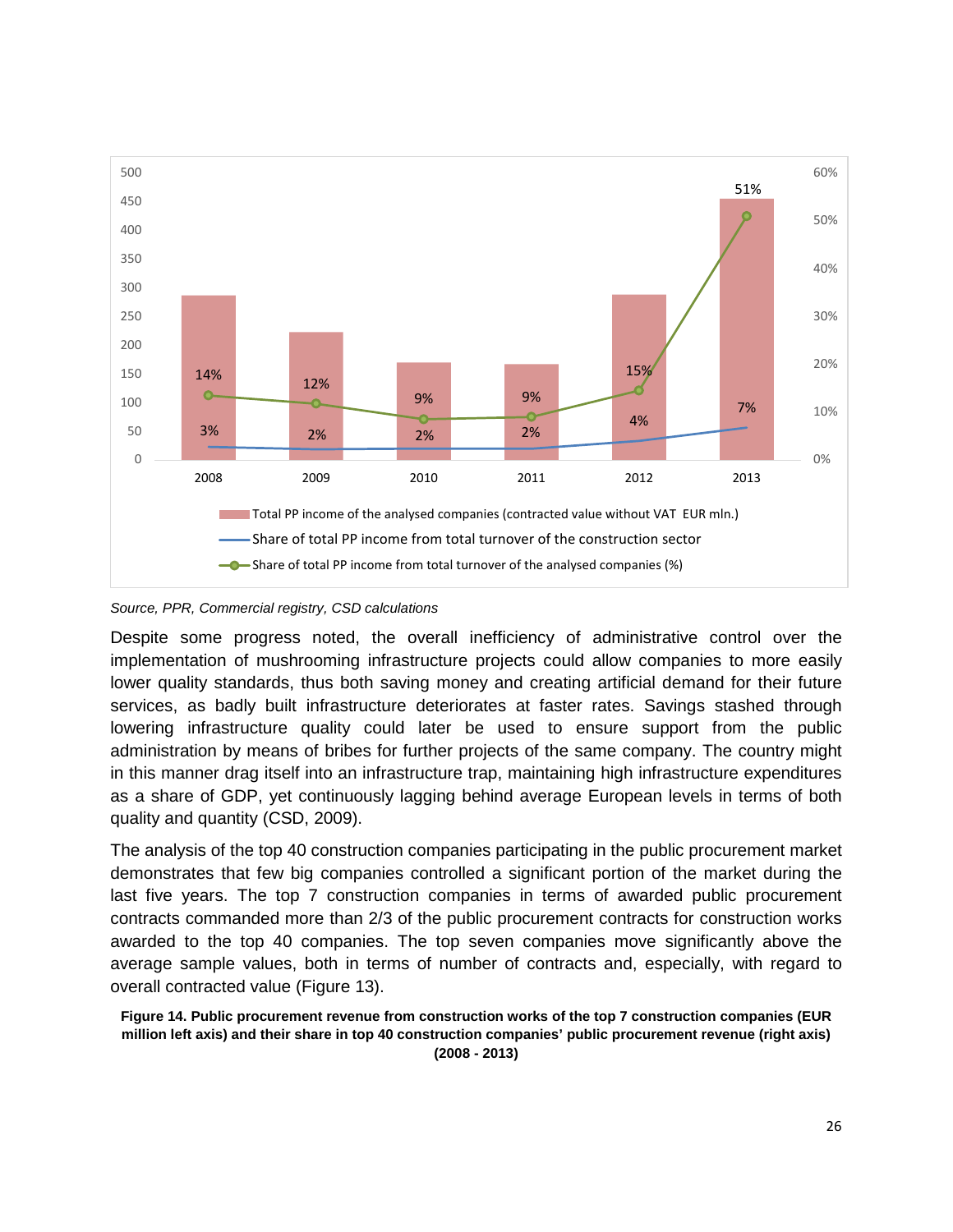

#### *Source: PPR, Commercial registry, CSD calculations*

The slightly lowered average ratio between forecasted and contracted prices, coupled with the limited number of restricted tenders and the competitive number of offers (5 on average) indicate high levels of competition among companies for winning public procurement contracts, which is also associated with higher leverage on the side of the public administration, as its monopsony power rises. Hence, one would assume that other things being equal, the opportunities for rent seeking have increased on the part of the administration, while they have decreased on the part of the participating companies, potentially producing a better overall outcome for society compared to the situation prior to the economic crisis. This would hold true if the quality of the implemented contracts remained constant or improved too, which cannot be ascertained at this point from the available data.

Previous studies have shown that companies tend to learn their lessons from participating in unsuccessful public procurement by withdrawing from subsequent bidding. With time fewer and fewer companies take part, and the market becomes monopolised by few players taking turns in winning public procurement contracts (CSD, 2007). Forms of corruption, which are more subtle and difficult to detect and counteract, such as favouritism, replace bribery in ensuring allocation of public procurement (Mungiu-Pippidi, 2011). Similar concentration of public procurement in such more subtle forms of influence seems to have taken place in the construction sector in Bulgaria. The top 7 largest enterprises have come to dominate the construction works market. Two of the companies (Glavbolgarsroy and Hydrostroy) have emerged as clear leaders in this respect, with the former winning contracts worth 20% of the total public procurement contracts value of the top 40 construction companies. All seven top construction companies have seen relatively stable performance or resilience vis-à-vis government changes (Figure 14). However, market concentration has been visible even among the top 40 construction companies with three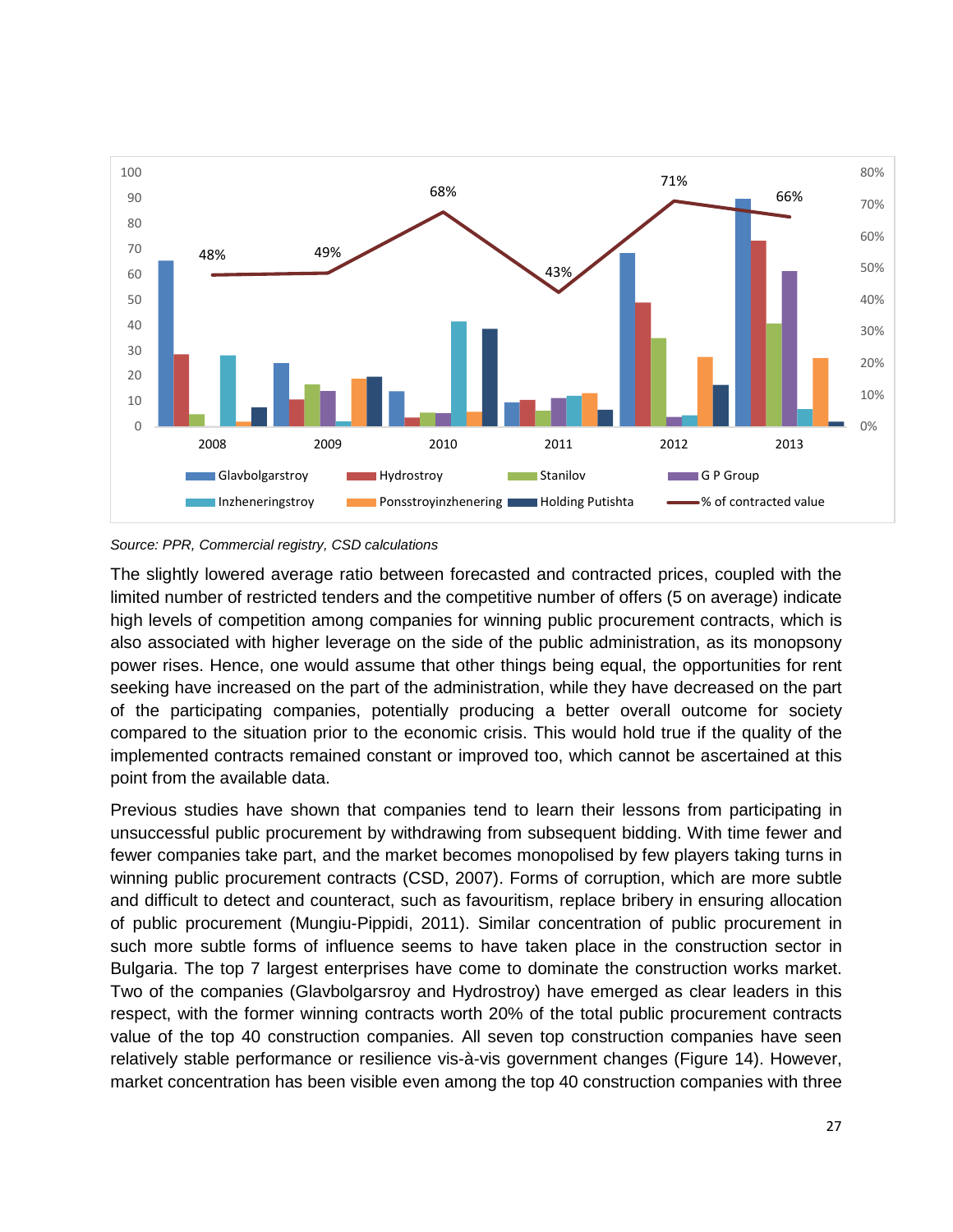of the top 7 (Hydrostroy, GP Group, and Stanilov in this order) being the biggest in 2010 – 2013 political period (GERB right of centre minority government) compared to the 2008 – 2009 period (BSP centre-left coalition government). The first two companies added almost 5 pp to their shares in total top 40 public procurement contracts value, and the third one added almost 4 pp, while at the same time winning more and larger contracts. While, it is not possible to draw conclusive arguments from the available data, research has shown that cases of big road and energy infrastructure development projects have demonstrated that political patronage continues to play a role in winning larger public procurement contracts in Bulgaria (CSD, 2012).

## **2. Public procurement in the Bulgarian energy sector: corruption and state capture risks**

Public procurement plays a substantial role in a number of activities related to energy – from building new power plants and purchasing materials and consumables to awarding consultancy and financial services. In public procurement energy enterprises act as contracting authorities in two cases: when they are public undertakings, i.e. when they are controlled by state authorities, or when they operate on the basis of special or exclusive rights related to natural gas, heat and energy, with a number of exceptions.  $42$  In both cases they are considered to be sectoral contracting authorities. [43](#page-27-1)

The Bulgarian energy sector, a non-liberalized market with few large privatised electric distribution companies, weak regulatory authority, inherent secrecy and technological complexity presents an example of high corruption risk area. Considerable economic interests are at stake in the sector, with strong political lobbies and substantial national and international financial resources involved (CSD, 2007 & 2009). The high concentration of public funds (of state–owned enterprises) in large-scale complex public procurement in energy generates a persistent risk of corruption, fraud and abuse of public financial resources, which has been well documented throughout the years. Most big energy projects (e.g. Belene NPP, Tsankov Kamak HPP, SouthStream pipeline and the rehabilitation of coal facilities) can serve as examples of the recurring misuse of public procurement mechanisms. The lack of genuine competition and strong monopolization of individual segments in the energy sector; the high volume of energy exported via intermediaries; lack of transparency, public awareness and independent expert assessment; the restricted access to information on national security grounds; the technical complexity of the energy sector; and the critically low inspectorates' capacity are additional major factors contributing to heightened corruption risks in the energy sector. In a nutshell, the large energy infrastructure project initiated in Bulgaria between 1998 and 2008 all display the

<span id="page-27-0"></span><sup>&</sup>lt;sup>42</sup> Article 7, items 5 and 6 read in combination with Article 7a of the Law on Public Procurement.

<span id="page-27-1"></span> $43$  The reasons why special procedures for the award of contracts apply to these entities are set forth in paras 2 and 3 of the preamble of Directive 2004/17/EC and fall in two groups: (a) the variety of ways in which national authorities can influence the behavior of these entities, including participation in their capital and representation in the entities' administrative, managerial or supervisory bodies and (b) the closed nature of the markets in which they operate, due to the existence of special or exclusive rights granted by the Member States concerning the supply to, provision or operation of networks for providing the service concerned.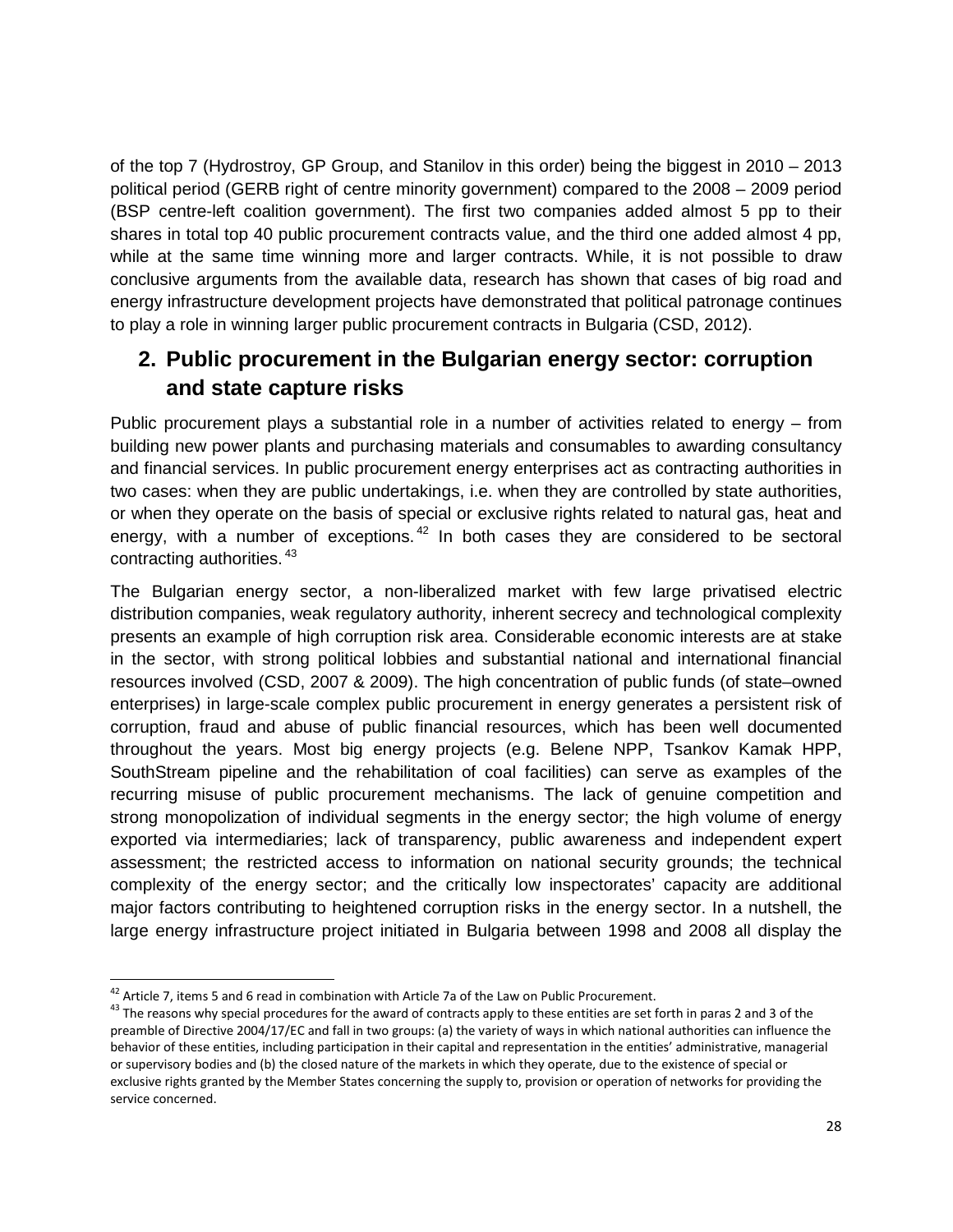characteristics of a particularistic distribution of public resources – with concentration of considerable resources in time and place, and the lack of adequate deterrence mechanisms.

Non-competitive public procurement procedures<sup>[44](#page-28-0)</sup> are generally considered an instrument particularly exposed to corruption. In the period 2008 – 2010, the period of the highest public procurement budgets, the share of non-competitive public procedures in the energy sector was systematically higher than the share of competitive contracts (Figure 15). Even after the exposure of the huge irregularities in the case of Belene HPP the share of non-competitive public procurement procedures remained higher in the energy sector than in the rest of the economy in the period 2010 – 2012. It should be noted that in 2012 the percentage of contracts awarded on a competitive basis in the energy sector increased to 62%, compared to 48.1% in 2011 and 46.4% in 2010. This improvement could be interpreted as the result of increased public scrutiny and ex-post controls by the relevant public institutions. However, in the beginning of 2014 Bulgarian authorities replicated in the South Stream case the worst practice from the now defunct Belene HPP project by awarding a multi-billion euro contract through a single public procurement procedure to a consortium, which media reports had named as the predetermined winner for constructing the pipeline in Bulgaria. In both cases these single public procurement procedures were comparable in size to the total value of the public procurement market in the country at the time of the awarding.



**Figure 15. Number of Public Procurement Procedures Carried Out in the Energy Sector by Type (2008-2012)**

*Source: PPA, CSD calculations* 

 $\overline{a}$ 

<span id="page-28-0"></span><sup>&</sup>lt;sup>44</sup> Non-competitive procedures include a limited number of interested parties submitting a tender, followed by negotiations. This category includes the negotiated procedure with and without publication of a contract notice under the LPP, the competitive dialogue, and the negotiated procedure following an invitation, as well as the selection among three submitted tenders, both under the RSSPP fall under this category.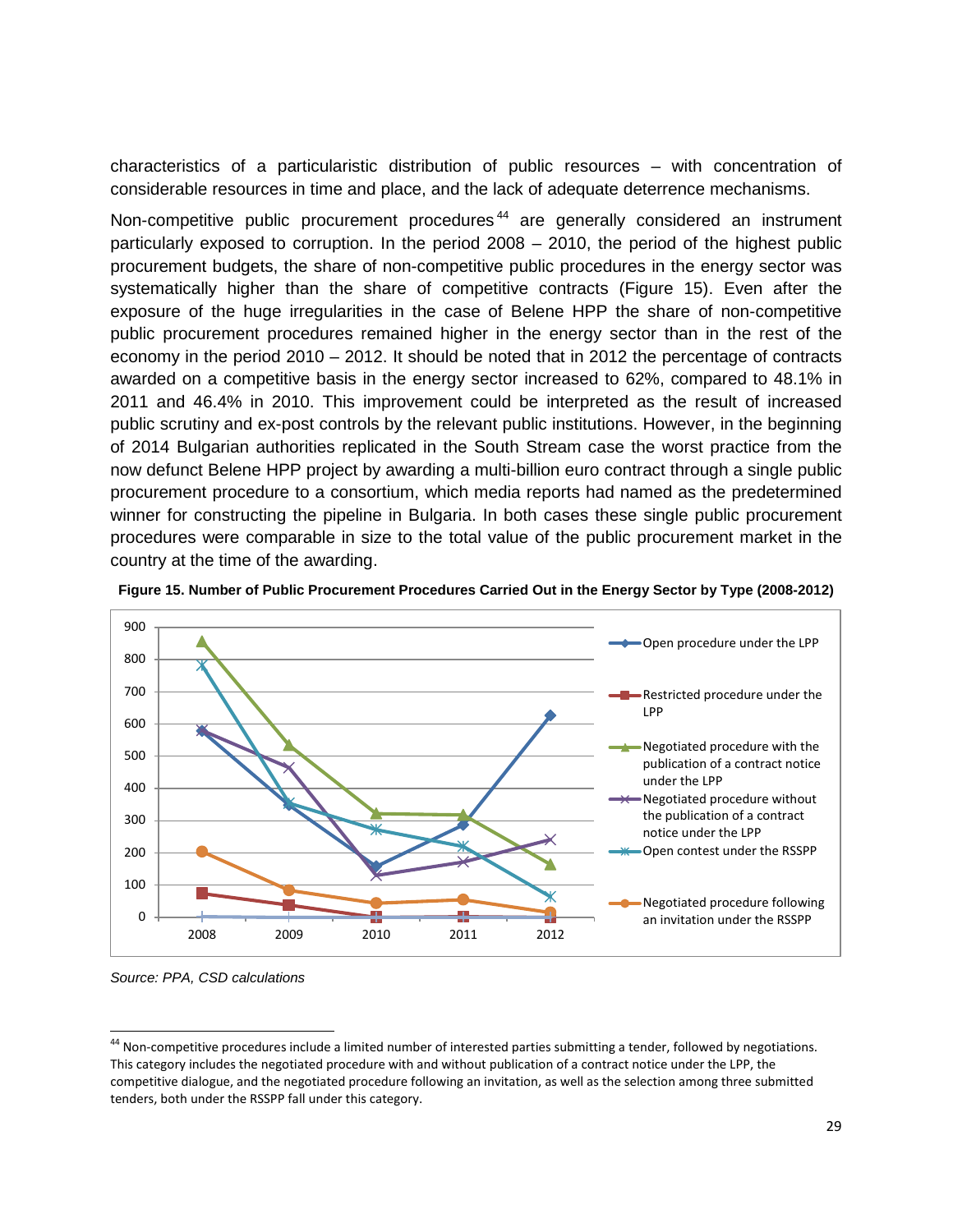#### *2.1.Case study: The South Stream project*

The implementation of the [momentarily suspended] South Stream project so far has revealed a number of management deficiencies in Bulgarian energy governance, which hint at high corruption risks. At the time of the award of the pipeline contract, many details of the project's implementation had been left unspecified and sensitive issues among the shareholders had not been resolved which could result in future conflicts affecting Bulgaria. The concerns about the management of the project were further substantiated by the lack of transparency in public procurement procedures for the choice of an Engineering, Procurement and Construction (EPC) contractor. As of 2015 the project has been suspended from the Russian side, with Bulgaria saddled with the risks of bad governance, and with no clear perspective of when the invested public money will be recovered.

Even before the EPC tender, the procedure for choosing a contractor to carry out the feasibility study preceded the signing of the statutes of the joint project company, thus blurring the separation of management responsibilities of the shareholders and the joint venture, and riddling the project with many corruption risk red flags (CSD, 2011). In principle, the joint venture is responsible for the organization and the financing of the feasibility study, and should ensure a competitive procedure for the choice of a contractor but has in effect been left to pick up the costs of someone else's decision. Moreover, South Stream Bulgaria has extended the deadline for document submission several times. The last extension was only for several hours implying either bad organisation of the procedure or purposeful tailoring of the tender offer for a specific applicant. In addition, providing only six working days for applications for a contract of such magnitude and levels of technical detail is clearly inadequate, especially in the absence of a prior indicative announcement. This practice is among the most commonly used methods of limiting competition in public procurement in Bulgaria, and is a clear sign of high corruption risk.

The public procurement procedure for a choice of an EPC contractor did not make much of a difference in the overall management of the project. South Stream Bulgaria issued an EPC tender on 31 October 2013 giving only two weeks for companies to submit the necessary documents<sup>45</sup>. In addition, it was surprising that the whole execution of the project has been tendered in one procedure without clear division of the tasks in the respective stages. This immediately raised doubts that the outcome of the tender is pre-determined (Stefanov, R., Vladimirov, M., 2014). On 19 November 2013 the project company cancelled the tender without providing clear argumentation except the explanation that a large number of foreign companies had submitted requests to bid (CSD, 2014).

The second tender competition was announced in a similar fashion right after Christmas 2013 with a deadline for tendering of no more than 10 working days for companies to prepare their tender documentation. The tender specifications revealed extraordinarily strict requirements for the bidders including a proof of EUR 750 million in revenues from gas pipeline EPC contracts for the 2008-2012 period. The bidders had been asked to prove that they had access to EUR 250

 $\overline{a}$ 

<span id="page-29-0"></span><sup>&</sup>lt;sup>45</sup> According to a Press Release by the Bulgarian Energy Holding from 31 October 2013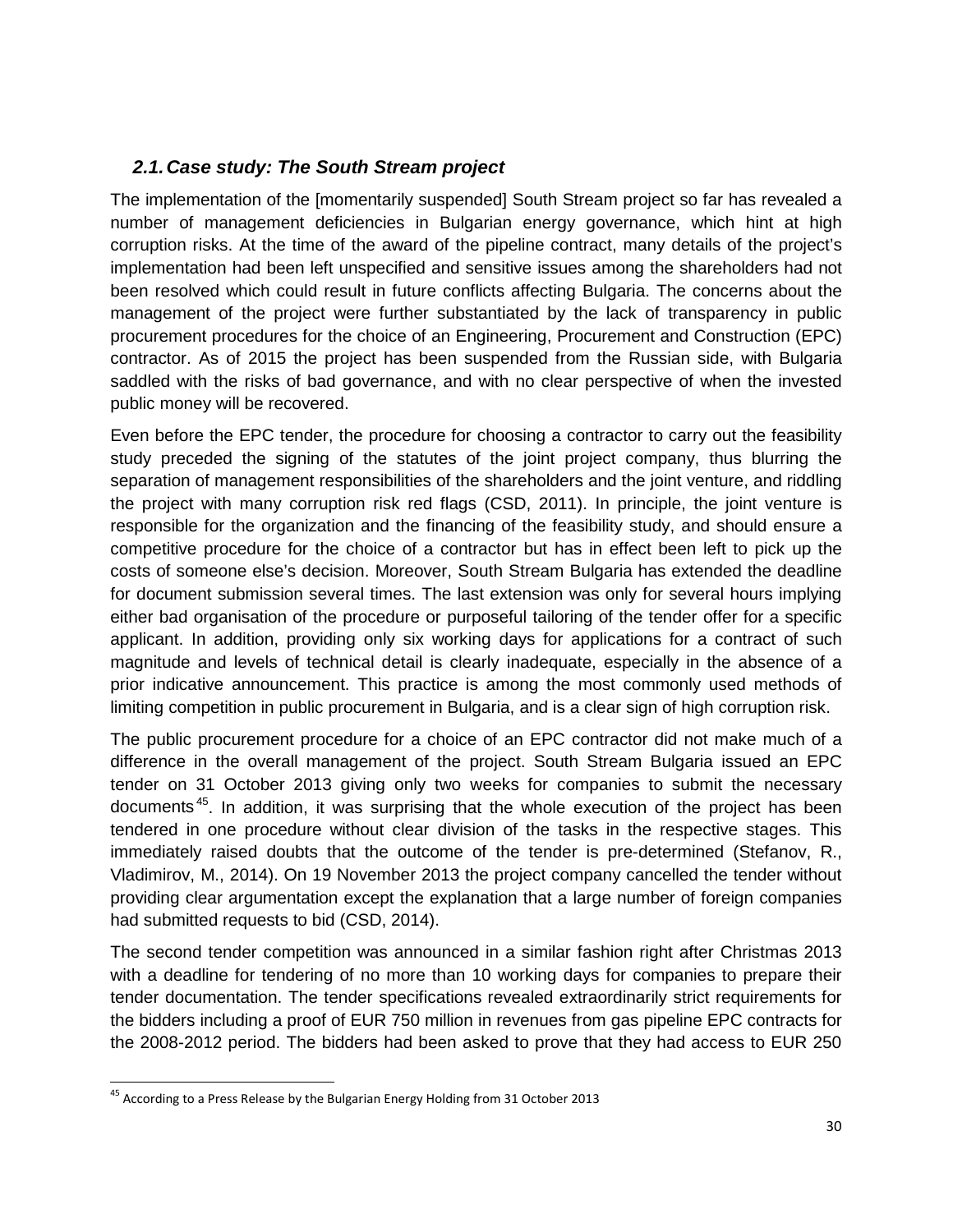million in credit financing or their own capital. Most importantly, the bidders had to prove that in the last three years they had participated in pipeline projects with similar size and capacity  $46$ . With tailored specification in place it was not surprising that the winner of the tender was a Russian-Bulgarian consortium led on both sides by companies seen as intimately close to the ruling elites in the two countries. The Bulgarian companies in particular have not had any prior experience with pipeline construction, indicating they were included in the bid on non-market considerations. The organization of the tender, its requirements, and the ultimate winner have all pointed to the presence of pre-existing preferences on the winning combination violating free and fair competition.

The irregularities related to the project's public procurement were further aggravated by the worsening geopolitical confrontation between Russia and the EU. In August 2014, the Russian side had to withdraw the leading company from the project as its manager was included in the US and EU sanctions list against Russia for its participation in the Ukrainian conflict<sup>[47](#page-30-1)</sup>. Instead of opening a new tender procedure the lead company was simply replaced by a Gazprom subsidiary, which further worsened Bulgaria's control on the project. Thus the Bulgarian authorities have, contrary to common sense, continued to uphold the country's stake in the project as the risks for its realisation have continuously increased while the control over the project outcomes has further slipped away from the Bulgarian side (Stefanov, R., Vladimirov, M., 2014).

## **V. CONCLUSION**

Bulgaria has continuously modernized and improved its public procurement management and control institutions in line with its EU accession and membership. But public procurement remains trapped in the wider governance problems of the country, which still display the main features of a particularistic regime, far from being aligned to good governance or open access order norms. Recent developments have increased corruption risks in public procurement. Declining private sector opportunities and rising pressures for EU fund absorption by the end of the EU funding cycle in 2013 have led to both concentration of public procurement resources and market leverage in the public administration. Construction projects have increased as a share of total public procurement of the country, while its importance has also spiked for private, construction company turnover. EU financing has also risen steadily in construction works public procurement signifying that corruption risks inherent for the national public procurement system have unavoidably been transferred into the EU funds' realm.

The firm level analysis of public procurement contracts awarded to the top 40 construction sector companies introduced in this paper confirms the trend of concentration of the public procurement contracts to the top 7 companies in the construction sector, as well as the

<span id="page-30-0"></span><sup>&</sup>lt;sup>46</sup> Data form the Public Procurement Registry, available from: www.aop.bg

<span id="page-30-1"></span><sup>46</sup> Data form the Public Procurement Registry, available from: www.aop.bg <sup>47</sup> Petkova, Delyana. (4 August 2014). *Stroytransgaz leaves the South Stream project in Bulgaria ("Стройтрансгаз" напуска проекта "Южен поток" в България)*. Investor.bg. [WWW]. Available from: http://www.investor.bg/ikonomika-ipolitika/332/a/stroitransgaz-napuska-proekta-iujen-potok-v-bylgariia--177475/ [Accessed 8 December 2014].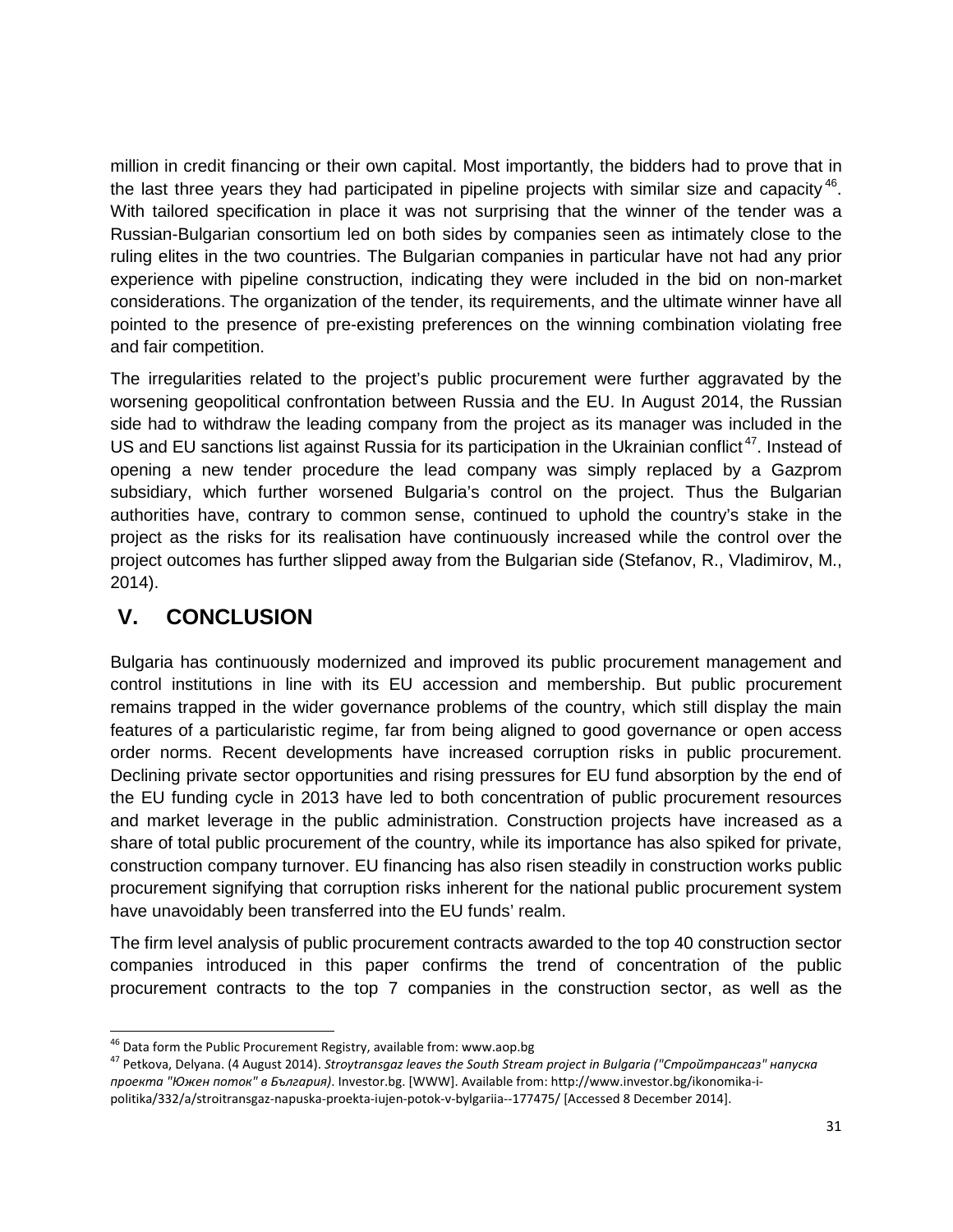increasing reliance of the sector on public procurement for its survival. The data does not confidently project specific type of favouritism but does hint that some companies' public procurement performance seems linked more to the government in office than to past or future performance. Corruption risks however are detected in specific cases, especially involving largescale infrastructure projects in the construction and energy sectors.

The Bulgarian public procurement framework is largely in line with EU legislation but its implementation remains haphazard and riddled with corruption risks, as changes in the legislation continue to be too frequent to be explained only with EU approximation efforts. Recent amendments, introduced in 2014 have succeeded in addressing some particular corruption risks, such as lowering the weight of the lowest price criteria in award decisions, introducing additional ex-ante controls, and increasing overall transparency. Nevertheless, important limitations exist in terms of capacity of the controlling authorities and effectiveness of the procurement system, while detected violations remain high, hinting at the lack of proper preventive capacity.

The public procurement process cannot be decoupled from the overall progress in the transition from a particularistic to an open access or good governance regime. First and foremost, Bulgaria needs to tackle its endemic lack of trust of citizens in public institutions through strengthened law enforcement in particular as concerns higher-level, political corruption. Simultaneously, the government and its European partners can work to reduce opportunities and increase constraints to corruption in public procurement in the construction/infrastructure sector by adopting several groups of tools:

- Discontinuing the practice of awarding single public procurement contracts worth more than a certain threshold, which is aligned with the current management capacity of contracting authorities; a reasonable approach would be to limit single tender procedures to 5% of the average annual total public procurement market value for the past three years;
- Optimization of the legal framework towards increased transparency and competition in public procurement trough the more aggressive introduction of e-tools;
- Enhancement of the effectiveness of legal remedy and control mechanisms, as well as more active prevention of market concentration;
- Strengthening the administrative capacity and more stringent requirements to the professional ethics of the responsible officials in the contracting authorities;
- Increasing the effectiveness of criminal prosecution, in particular in cases involving larger public financial resources;
- Introducing effective control over the property and income affidavits submitted by senior officials but also over conflicts of interest, which might hint at more subtle forms of corruption such as favouritism;
- Optimization of the legal framework regulating the financing of political parties and election campaigns, including independent candidates and lobbying to include nonmonetary contributions such as employment, hidden subsidies, etc.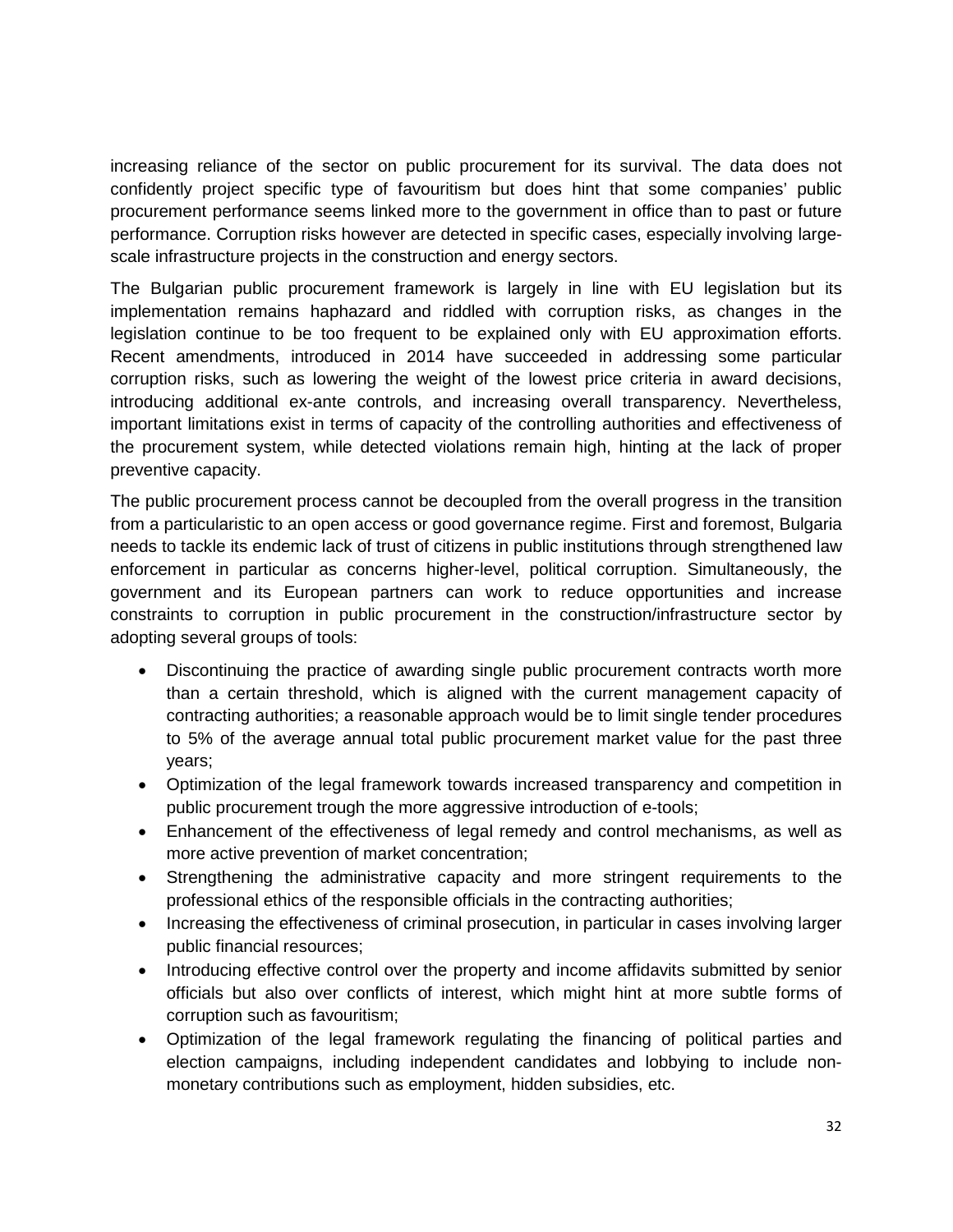### **BIBLIOGRAPHY**

#### **The included calculations by the Center for the Study of Democracy are based on data from the following sources:**

Bulgarian Public Procurement Agency, official webpage available from: www.aop.bg

Bulgarian National Statistical Institute, official webpage available from: www.nsi.bg

Eurostat, official webpage available from: http://ec.europa.eu/eurostat

APIS.bg (for Commercial Registry data), official webpage available from: www.apis.bg

## **REFERENCES**

Access to Public Information Act. (Prom. SG. No. 55 of 7 July 2000, last amendment SG. No. 39 of 20 May 2011). Available from: http://lex.bg/laws/ldoc/2134929408

Action plan for the implementation of the National Strategy for Development of Procurement 2014 – 2020. (2014). [WWW]. http://www.aop.bg/fckedit2/user/File/bg/novini/Plan\_OP.pdf [Accessed 10 December 2014].

- Boneva K. (2014). *В новия ЗОП се ограничава тежестта на критерия за най-ниска оферирана цена*
- Bulgarian Energy Holding. (2013). Press Release by the Bulgarian Energy Holding of 31 October 2013
- CSD. (2006). *On the Eve of EU Accession: Anti-corruption Reforms in Bulgaria*. [WWW]. Available from: http://www.csd.bg/artShow.php?id=7298 [Accessed 9 March 2015].
- CSD. (2007). Corruption in Public Procurement: Risks and Reform Policies. [WWW]. Available from: http://www.csd.bg/artShow.php?id=8900 [Accessed 20 March 2015].
- CSD. (2009). *Crime without Punishment: Countering Corruption and Organized Crime in Bulgaria*. [WWW]. Available from: http://www.csd.bg/artShow.php?id=9583 [Accessed 18 November 2012].
- CSD. (2011). *Energy and good governance in Bulgaria. Trends and Policy Options*. [WWW]. Available from: http://www.csd.bg/artShow.php?id=15499 [Accessed 8 December 2014].
- CSD. (2012). *CSD Brief No 35: Corruption and Anti-Corruption in Bulgaria (2011-2012)*. [WWW]. Available from: http://www.csd.bg/artShow.php?id=16123 [Accessed 18 November 2012].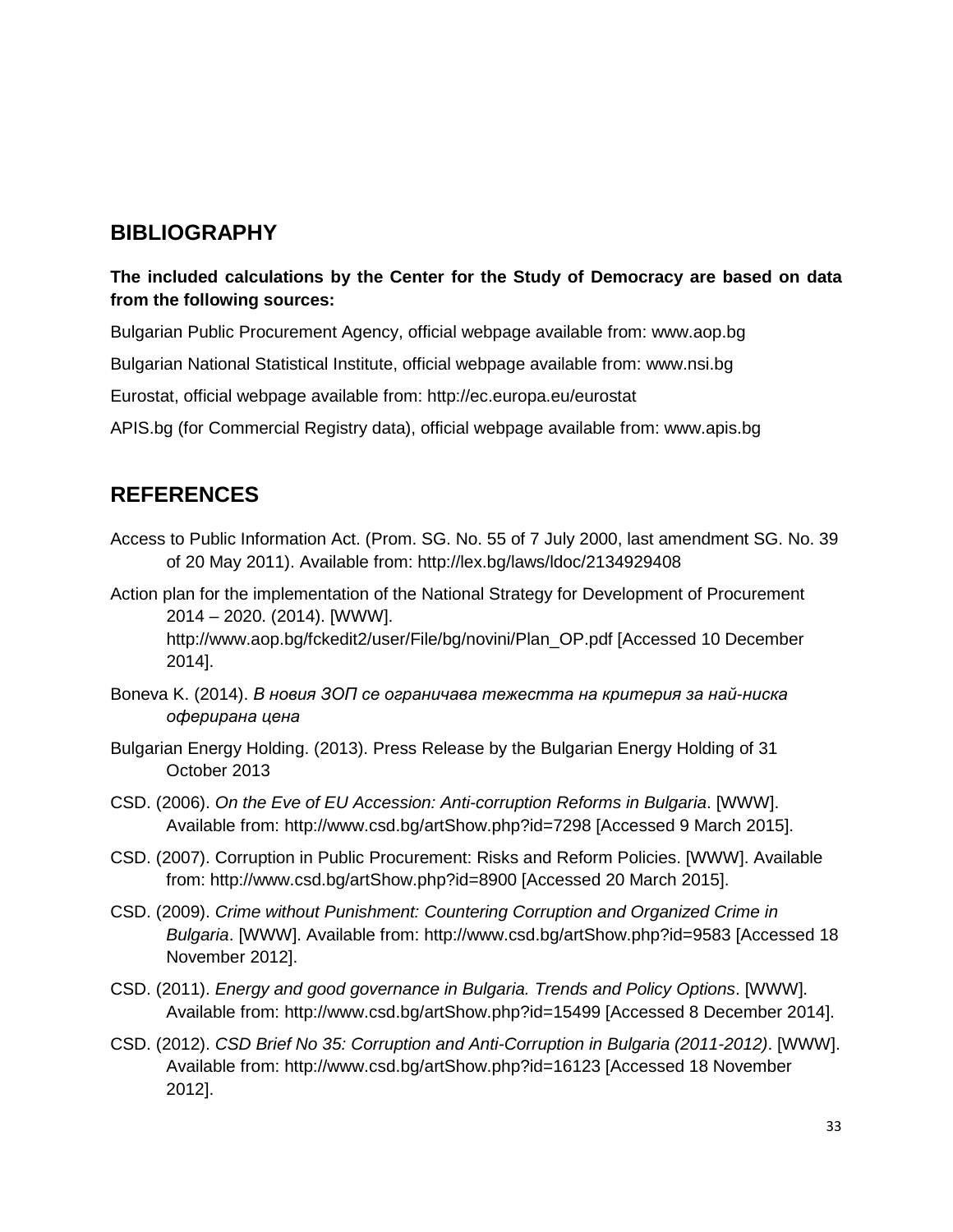- CSD. (2014). *Corruption Assessment Report: Anti-Corruption Policies against State Capture*. [WWW]. Available from: http://www.csd.bg/artShow.php?id=17172 [Accessed 18 November 2014].
- Directive 2004/18/EC of the European Parliament and of the Council of 31 March 2004 on the coordination of procedures for the award of public works contracts, public supply contracts and public service contracts (often referred to as "the Public Sector Directive") and Directive 2004/17/EC of the European Parliament and of the Council of 31 March 2004 coordinating the procedures of entities operating in the water, energy, transport and postal services sector (often referred to as "the Public Services Directive").
- Directive 92/50/EEC relating to the coordination of procedures for the award of public service contracts, Directive 92/50/EEC coordinating procedures for the award of public supply contracts, Directive 93/37/EEC concerning the coordination of procedures for the award of public works contracts and Directive 93/38/EEC coordinating the procurement procedures of entities operating in the water, energy, transport and telecommunications sector.
- EC COM (2008) 496 final Report from The Commission to the European Parliament and the Council On the Management of EU-funds in Bulgaria Brussels, 23.7.2008. Available from: [http://ec.europa.eu/cvm/docs/bulgaria\\_report\\_funds\\_20080723\\_en.pdf](http://ec.europa.eu/cvm/docs/bulgaria_report_funds_20080723_en.pdf) [Accessed 20 March 2015].
- EC COM (2010) 2020 final. *Europe 2020: A strategy for smart, sustainable and inclusive growth*. [WWW]. Available from: http://eurlex.europa.eu/LexUriServ/LexUriServ.do?uri=COM:2010:2020:FIN:EN:PDF [Accessed 10 December 2014].
- EC Economic and Financial Affairs. (2014). Closed Excessive Deficit Procedures, document dossier available at: http://ec.europa.eu/economy\_finance/economic\_governance/sgp/deficit/countries/hungar y\_en.htm [Accessed 22 November 2014].
- Kaufmann, D., and P. Vicente (2005) Legal Corruption. Available at: [http://siteresources.worldbank.org/INTWBIGOVANTCOR/Resources/Legal\\_Corruptio](http://siteresources.worldbank.org/INTWBIGOVANTCOR/Resources/Legal_Corruption.pdf) [n.pdf](http://siteresources.worldbank.org/INTWBIGOVANTCOR/Resources/Legal_Corruption.pdf) [Accessed on March 20, 2015].
- Law on Public Procurement. (Prom. SG. No. 28 of 6 April 2004, last amendment SG. No. 40 of 13 May 2014). Available from: http://lex.bg/laws/ldoc/2135482815 [Accessed 10 December 2014].
- Markov M., Dimova E., Aleksandrov A. (2014). *Public Procurement.* "Trud i pravo" publishing house
- 43rd National Assembly of the Republic of Bulgaria (2014), Годишен доклад относно напредъка по програмите съ-финансирани със средства на ЕС и на страните от Европейското икономическо пространство през периода 2007 – 2013 г. и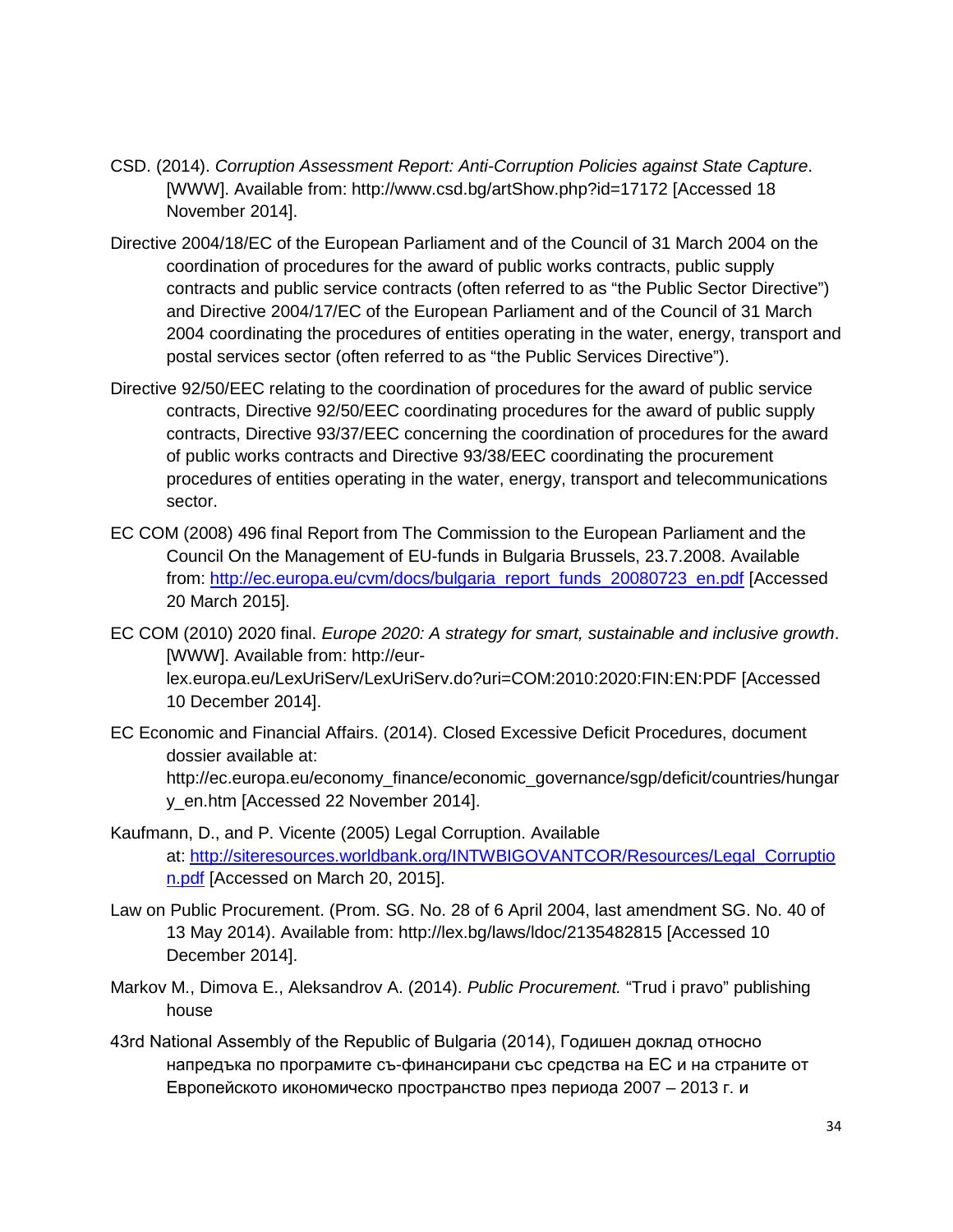стартирането на новия програмен период 2014 – 2020 г., Март 2015 г. [Annual Report on Progress under the Programmes Co-financed with EU Funds and the countries from the European Economic Area in the period 2007 – 2013 and the Starting o the New Programming Period 2014 – 2020, March 2015]. Available from:<http://www.parliament.bg/bg/parliamentarycommittees/members/2347/documents> [Accesses 20 March 2015].

- National Strategy for Development of Procurement 2014 2020. (2014). [WWW]. Available from: http://www.strategy.bg/FileHandler.ashx?fileId=4826 [Accessed 10 December 2014].
- National Strategy for Development of Procurement 2014 2020. (2014). [WWW]. Available from: http://www.strategy.bg/FileHandler.ashx?fileId=4826 [Accessed 10 December 2014].
- OECD. (2009). OECD Principles for Integrity in Public Procurement. [WWW]. Available from: http://www.oecd.org/gov/ethics/48994520.pdf [Accessed 21 November 2014].
- Official Journal of the European Union L 94/1. Directive 2014/23/EU of the European Parliament and of the Council of 26 February 2014 on the award of concession contracts. Available from: http://eur-lex.europa.eu/legalcontent/EN/TXT/PDF/?uri=CELEX:32014L0023&from=EN [Accessed 10 December 2014].
- Pashev. K., Dyulgerov a., Kaschiev A. (2006). Corruption in Public Procurement: Risks and Reform Policies. [WWW]. Center for the Study of Democracy. Available from: http://www.csd.bg/artShow.php?id=8631 [Accessed November 10 2014].
- Petkova, Delyana. (4 August 2014). *Stroytransgaz leaves the South Stream project in Bulgaria ("Стройтрансгаз" напуска проекта "Южен поток" в България)*. Investor.bg. [WWW]. Available from: http://www.investor.bg/ikonomika-i-politika/332/a/stroitransgaznapuska-proekta-iujen-potok-v-bylgariia--177475/ [Accessed 8 December 2014].
- Mungiu-Pippidi, et.al. (2011). *Contextual Choices in Fighting Corruption: Lessons Learnt*. [WWW]. Hertie School of Governance and NORAD, Berlin. Available from: http://www.norad.no/en/tools-and-publications/publications/publication?key=383808
- Mungiu-Pippidi, et.al. (2013). *The Anticorruption Report, Volume 1: Controlling Corruption in Europe*. [WWW]. ANTICORRP. Budrich, Barbara Publishers. Available from: http://anticorrp.eu/publications/first-anticorrp-policy-report-assesses-control-of-corruptionin-europe/ [Accessed 19 January 2015]
- Mungiu-Pippidi, et.al. (2014). *The Anticorruption Report, Volume 2: The Anticorruption Frontline*. [WWW]. ANTICORRP. Budrich, Barbara Publishers. Available from: http://anticorrp.eu/publications/volume-2-the-anticorruption-frontline/ [Accessed 19 January 2015]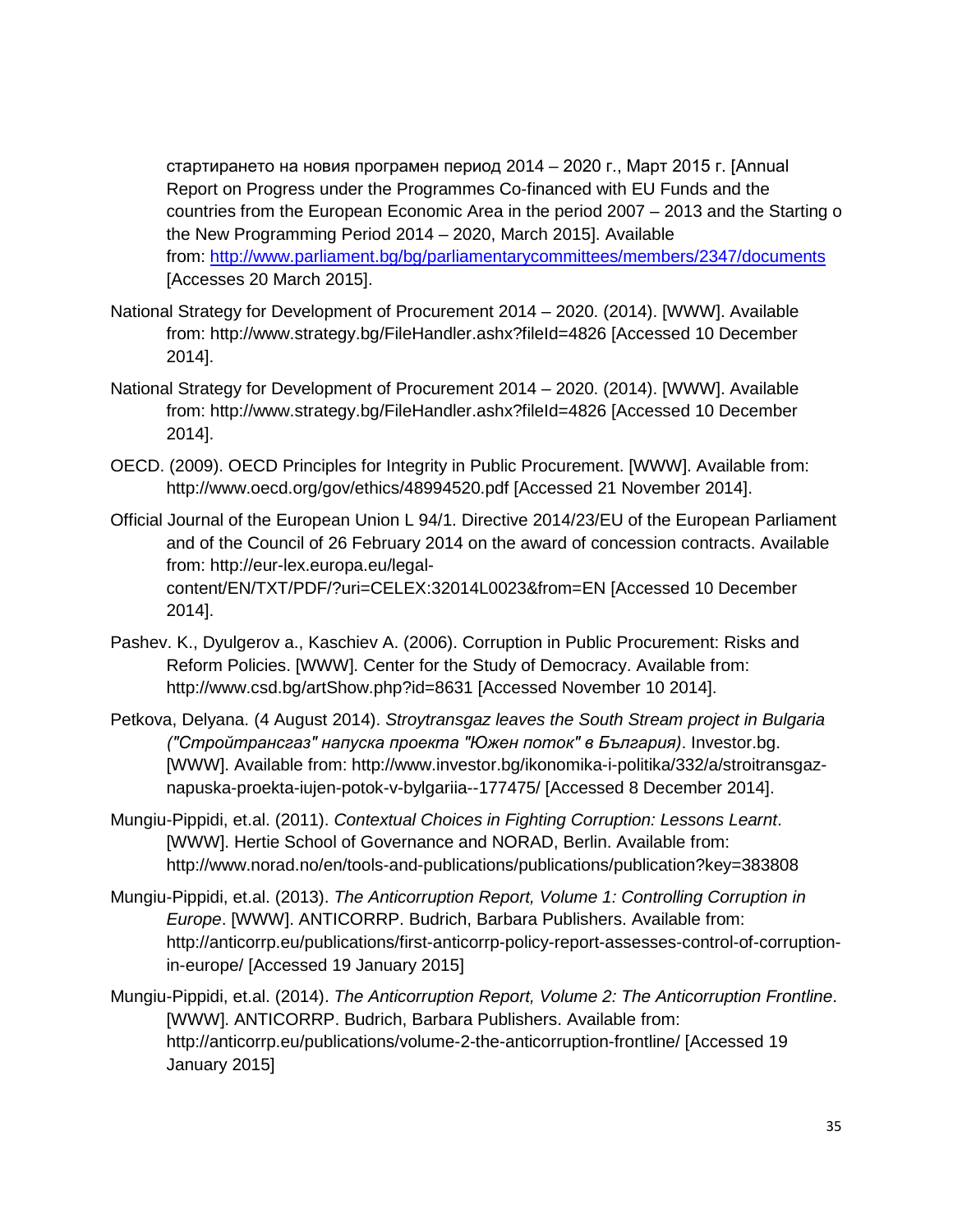- PPA, Decision No. RD-15-139 from 23.03.2012. Available from: http://www.aop.bg/case2.php?mode=show\_doc&doc\_id=476854&newver=2 [Accessed 12 December 2014].
- PPA, Public procurement announcement from 04.05.2012. Available from: http://www.aop.bg/case2.php?mode=show\_doc&doc\_id=481717&newver=2 [Accessed 12 December 2014].
- Regulation on Small-Scale Public Procurement. (Prom. SG. No. 84 of 27 September 2004, repealed SG. No 17 of 28 February 2012). Available from: http://lex.bg/bg/laws/ldoc/2135492182 [Accessed 10 December 2014].
- Report from the Commission to the European Parliament and the Council on Progress in Bulgaria under the Co-operation and Verification Mechanism, Brussels, 22.1.2014 COM(2014) 36 final. [WWW]. Available from: http://ec.europa.eu/cvm/docs/com\_2014\_36\_en.pdf [Accessed 10 December 2014].
- Stefanov, R. and Vladimirov, M. (2014). South Stream at the Crossroad of Energy Security and State Capture Risks. *Südosteuropa Mitteilungen*
- Stoyanov A., Stefanov R., Velcheva, B. (2014). *Bulgarian anti-corruption reforms: a lost decade?* ERCAS Working paper #42 [Accessed 1 December 2014].
- Vachudova, M. (2009), *Corruption and Compliance in the EU's Post-Communist Members and Candidates* in The JCMS Annual Review of the European Union in 2008, Edited by Nathaniel Copsey and Tim Haughton, Blackwell Publishing, 2009.